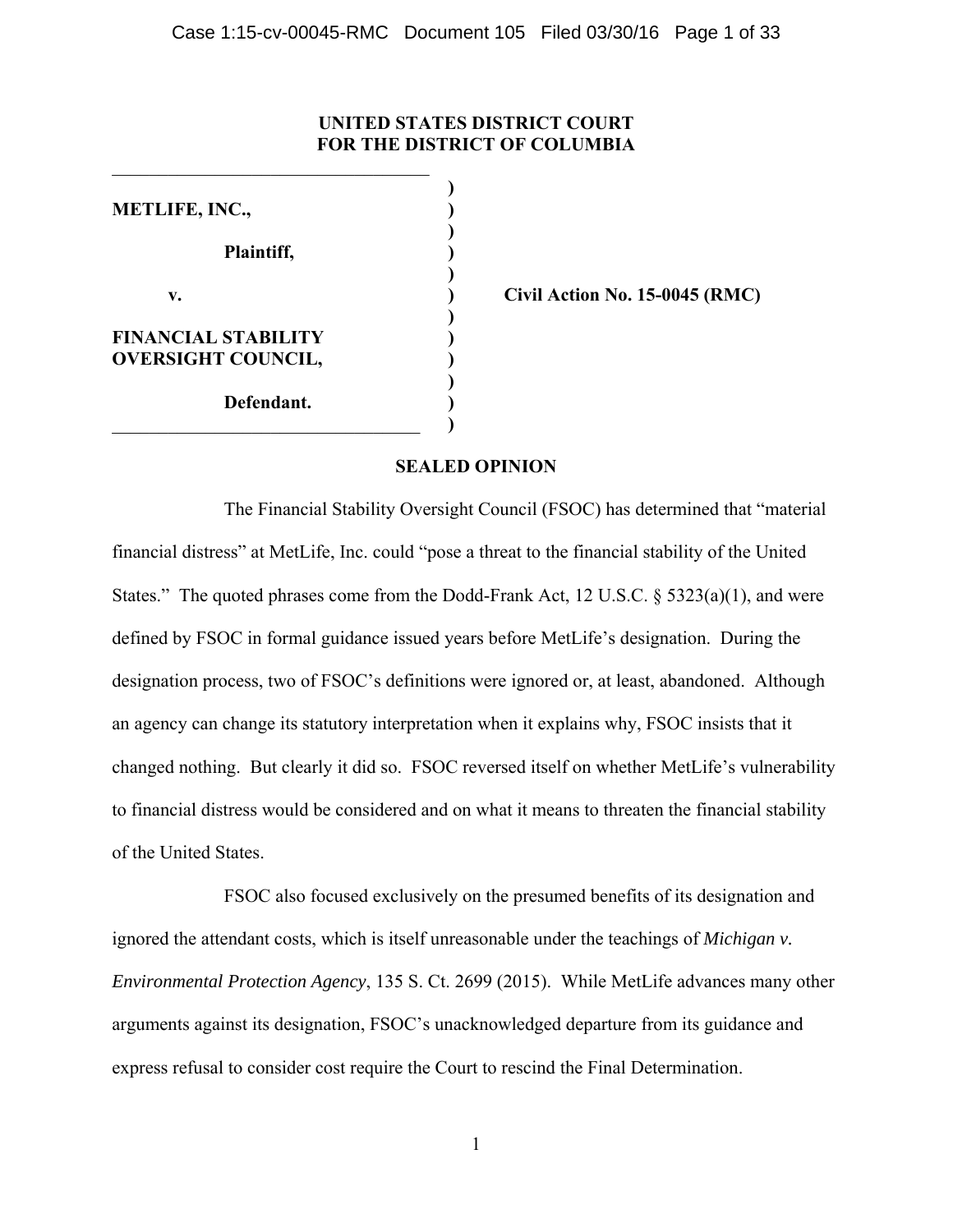# **I. FACTS**

The following facts are culled from the Complaint, the Joint Appendix (JA) and the parties' four final briefs: Def. Mot. for Summ. J. [Dkt. 84-1] (FSOC Mot.); Pl. Opp'n & Mot. for Summ. J. [Dkt. 86-1] (MetLife Mot.); Def. Opp'n & Reply [Dkt. 84-2] (FSOC Reply); and Pl. Reply [Dkt. 86-2] (MetLife Reply).<sup>1</sup>

## **A. Designation under the Dodd-Frank Act**

The 2008 financial crisis is widely considered the worst since the Great Depression. During that crisis, "financial distress at certain nonbank financial companies contributed to a broad seizing up of financial markets and stress at other financial firms." *Authority to Require Supervision & Regulation of Certain Nonbank Financial Companies*, 77 Fed. Reg. 21,637, 21,637 (Apr. 11, 2012). Aimed at preventing a reoccurrence, Section 113 of the Dodd-Frank Act empowers FSOC to designate certain nonbank financial companies for supervision by the Board of Governors of the Federal Reserve System (Federal Reserve) under enhanced prudential standards. *See* 12 U.S.C. § 5323(a).

# **1. Eligibility for designation**

 $\overline{a}$ 

To be eligible for designation under Section 113(a), a designee must be a "U.S. nonbank financial company." That term is defined under Dodd-Frank as a company incorporated or organized in the United States and "predominantly engaged in financial activities." 12 U.S.C.  $\&$  5311(a)(4)(B). Dodd-Frank borrowed the definition of "financial" activities" from Section  $4(k)$  of the Bank Holding Company Act (BHCA), as amended, which

<sup>&</sup>lt;sup>1</sup> These citations are to the public (redacted) versions of the briefs. MetLife has since filed less redacted versions of their briefs, Dkts. 100-1 and 100-2, which do not differ in material respect from the versions cited herein.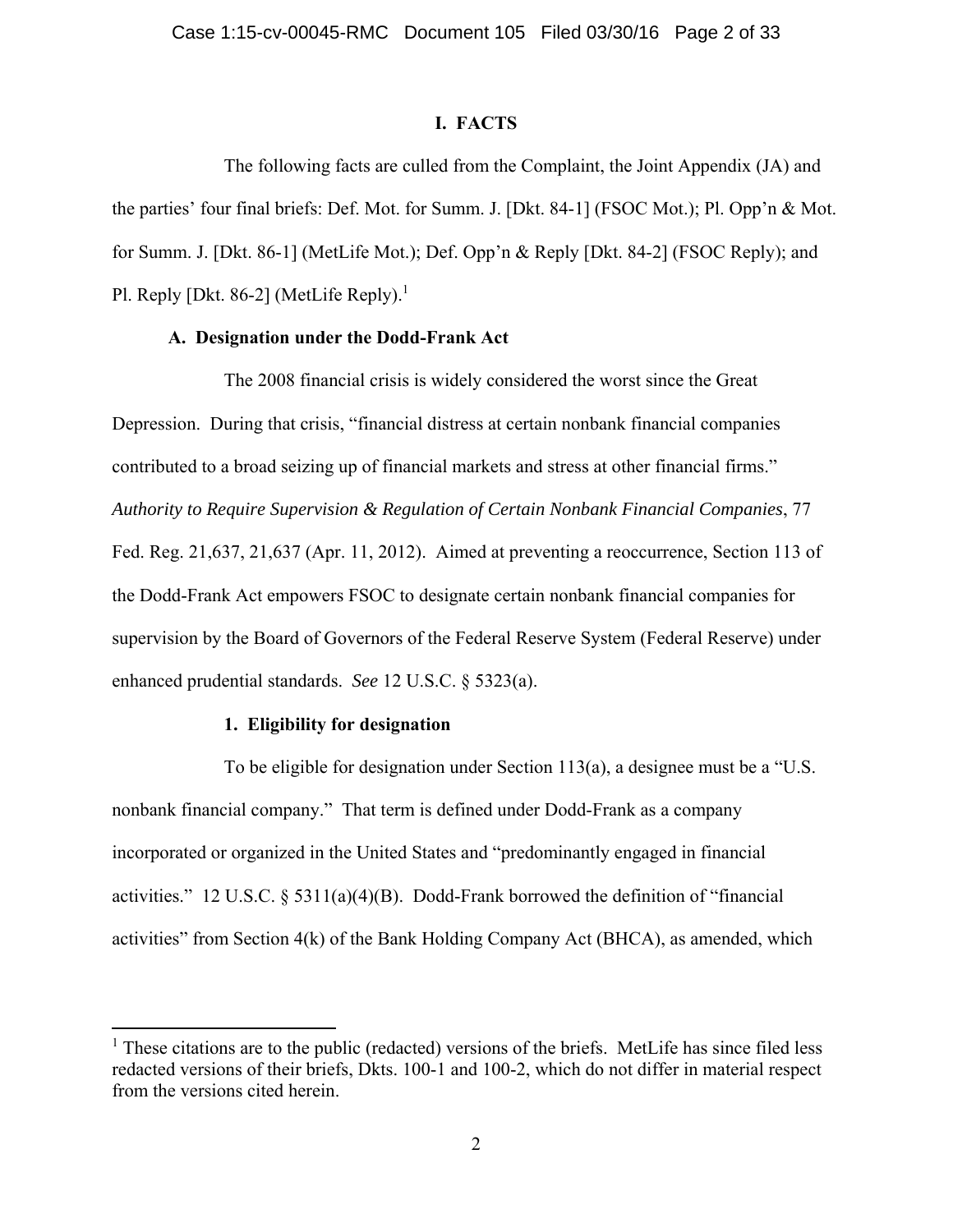lists nine activities that are "financial in nature." *See* 12 U.S.C. § 1843(k)(4)(A)-(I). Two of

those activities are relevant here:

(B) Insuring, guaranteeing, or indemnifying against loss, harm, damage, illness, disability, or death, or providing and issuing annuities, and acting as principal, agent, or broker for purposes of the foregoing, in any State.

. . . (I) Directly or indirectly acquiring or controlling, whether as principal, on behalf of 1 or more entities (including entities, other than a depository institution or subsidiary of a depository institution, that the bank holding company controls) or otherwise, shares, assets, or ownership interests (including debt or equity securities, partnership interests, trust certificates or other instruments representing ownership) of a company or other entity, whether or not constituting control of such company or entity, engaged in any activity not authorized pursuant to this section if-

(i) the shares, assets, or ownership interests are not acquired or held by a depository institution or a subsidiary of a depository institution;

(ii) such shares, assets, or ownership interests are acquired and held by an insurance company that is predominantly engaged in underwriting life, accident and health, or property and casualty insurance (other than credit-related insurance) or providing and issuing annuities;

(iii) such shares, assets, or ownership interests represent an investment made in the ordinary course of business of such insurance company in accordance with relevant State law governing such investments; and

(iv) during the period such shares, assets, or ownership interests are held, the bank holding company does not routinely manage or operate such company except as may be necessary or required to obtain a reasonable return on investment.

*Id.* §§ 1843(k)(4)(B), (I).

These provisions were added to the BHCA by the Gramm-Leach-Bliley Act, Pub.

L. 106-102, § 103(a), 113 Stat. 1338, 1342-45 (1999). The purpose of Gramm-Leach-Bliley was

to repeal the Glass-Steagall Act's prohibition on banks affiliating with securities firms and other

financial institutions, and thus to "enhance competition in the financial services industry." *See* 

*id.* § 101.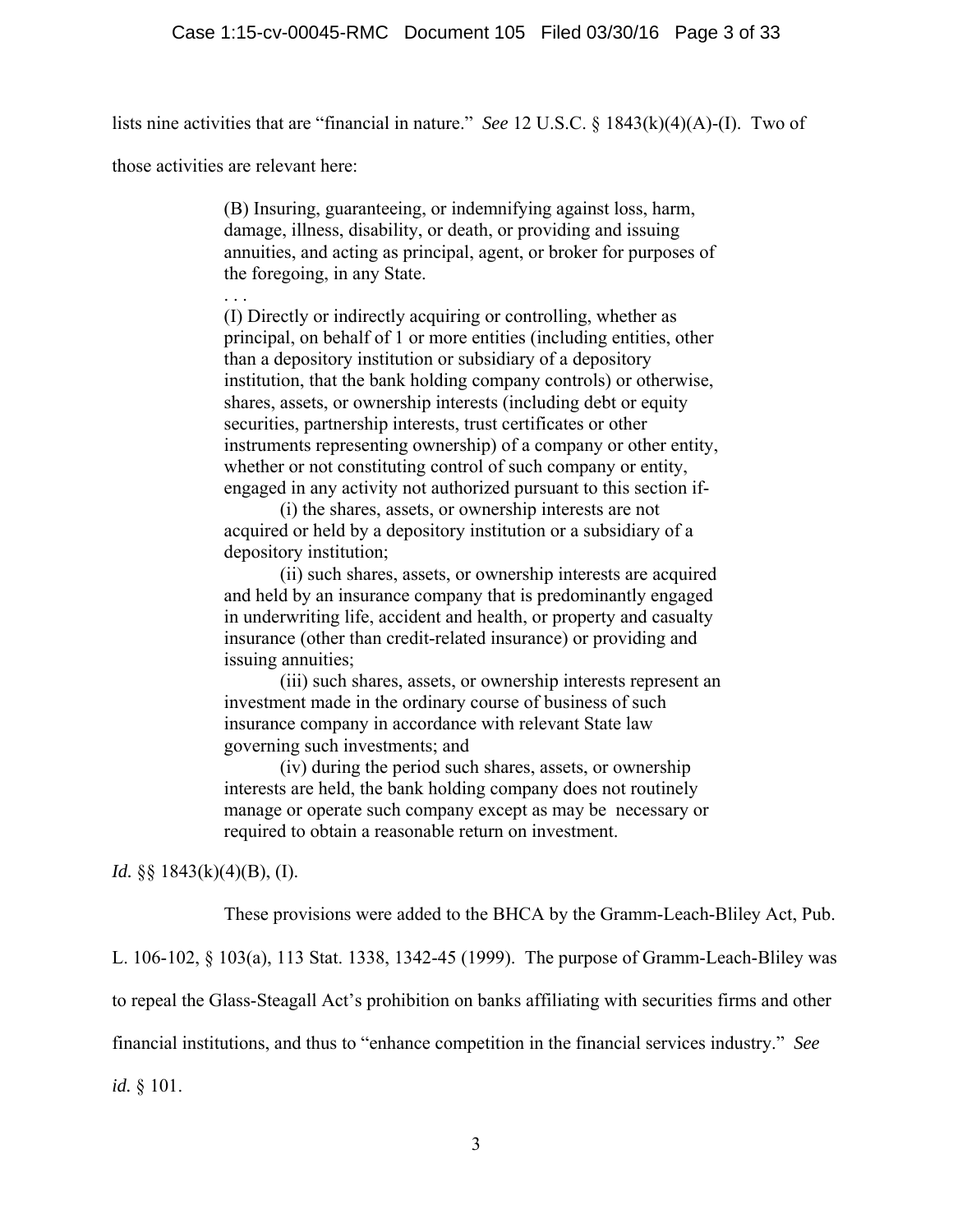### Case 1:15-cv-00045-RMC Document 105 Filed 03/30/16 Page 4 of 33

The Federal Reserve promulgated regulations to implement Gramm-Leach-Bliley. *See Regulation Y, Bank Holding Companies & Change in Bank Control*, 66 Fed. Reg. 400 (Jan. 3, 2001) (codified at 12 C.F.R. § 225). Referring to the activities listed above, the Federal Reserve indicated that they may be conducted "at any location in the United States or at any location outside of the United States subject to the laws of the jurisdiction in which the activity is conducted." 12 C.F.R. § 225.85(b) (citing *id.* § 225.86(c) (citing Section 4(k) of the BHCA, 12 U.S.C. §§ 1843(k)(4)(A)-(E), (H), (I))). This regulation had been in place for nine years before Dodd-Frank incorporated the BHCA definition of "financial in nature." When the Federal Reserve later promulgated regulations specifically for Dodd-Frank, those regulations merely parroted the statutory definitions above. *See* 78 Fed. Reg. 20,756, 20,778, 20,781 (Apr. 5, 2013).

 To be "predominantly engaged" in financial activities, a company must satisfy either of two tests under Dodd-Frank Section 102. *See* 12 U.S.C. § 5311(a)(6). Under the first test, 85 percent or more of a company's "consolidated annual gross revenues" must be "derived" from activities that are "financial in nature." *Id.* § 5311(a)(6)(A). Under the second test, 85 percent or more of the "consolidated assets of the company" must be "related to activities that are financial in nature." *Id.*  $\S$  5311(a)(6)(B). If either test is satisfied, a company is "predominantly engaged" in financial activities and eligible for designation by FSOC.

## **2. Statutory considerations and consequences**

Eligible companies may be designated by FSOC for enhanced supervision under either of two determination standards: (1) when "material financial distress" at a company "could pose a threat to the financial stability of the United States"; or (2) when the very "nature, scope, size, scale, concentration, interconnectedness, or mix of the [company's] activities" could pose

4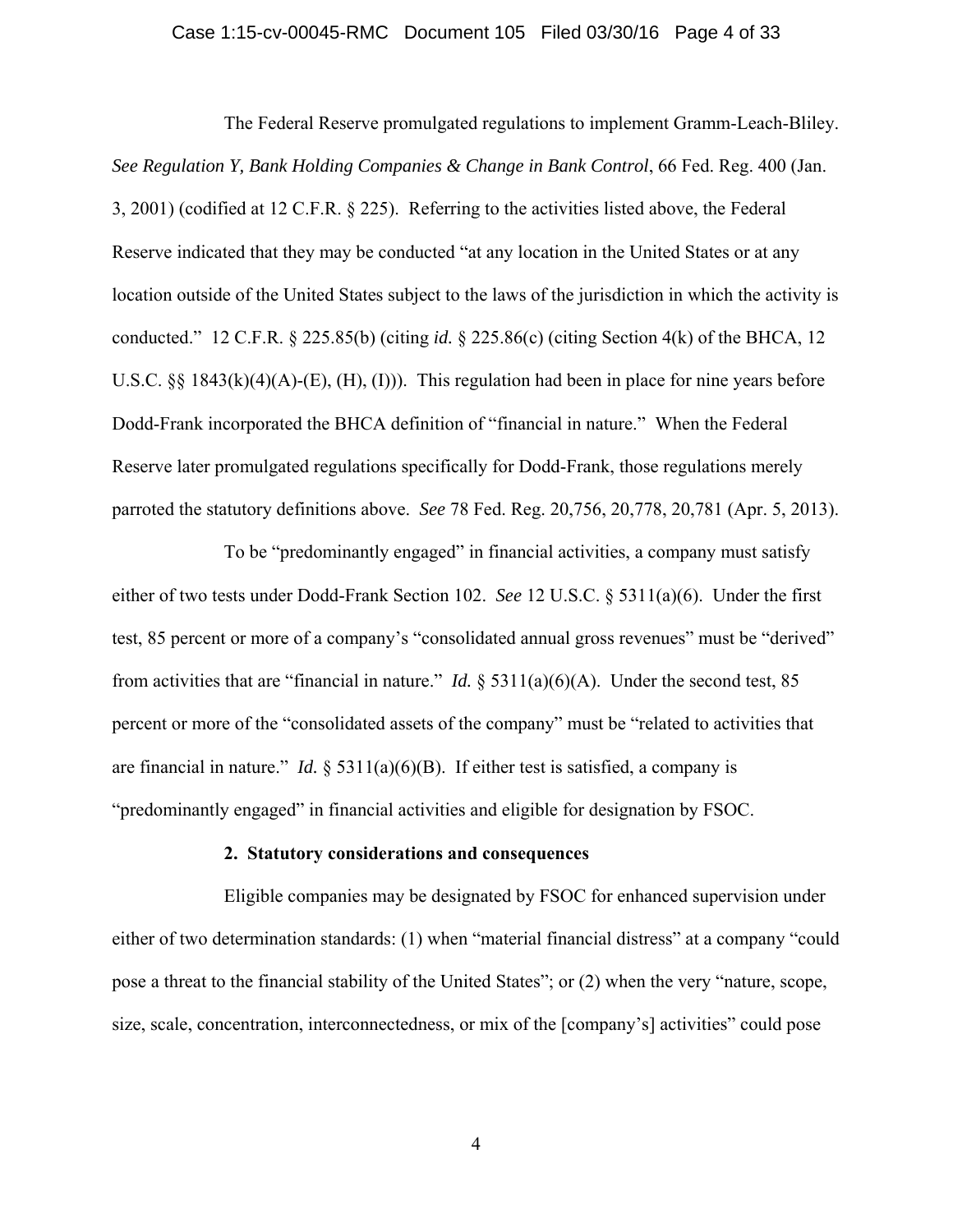the same threat. 12 U.S.C. § 5323(a)(1). *See generally* 12 C.F.R. § 1310 App. A. FSOC relied

only on the First Determination Standard when designating MetLife.

Congress identified ten factors that FSOC must consider when assessing whether

material financial distress at a company could pose a threat to the national economy:

(A) the extent of the leverage of the company;

(B) the extent and nature of the off-balance-sheet exposures of the company;

(C) the extent and nature of the transactions and relationships of the company with other significant nonbank financial companies and significant bank holding companies;

(D) the importance of the company as a source of credit for households, businesses, and State and local governments and as a source of liquidity for the United States financial system;

(E) the importance of the company as a source of credit for lowincome, minority, or underserved communities, and the impact that the failure of such company would have on the availability of credit in such communities;

(F) the extent to which assets are managed rather than owned by the company, and the extent to which ownership of assets under management is diffuse;

(G) the nature, scope, size, scale, concentration, interconnectedness, and mix of the activities of the company;

(H) the degree to which the company is already regulated by 1 or more primary financial regulatory agencies;

(I) the amount and nature of the financial assets of the company;

(J) the amount and types of the liabilities of the company, including the degree of reliance on short-term funding.

12 U.S.C. § 5323(a)(2). In addition, FSOC "shall consider . . . any other risk-related factors that

[it] deems appropriate." *Id.* § 5323(a)(2)(K).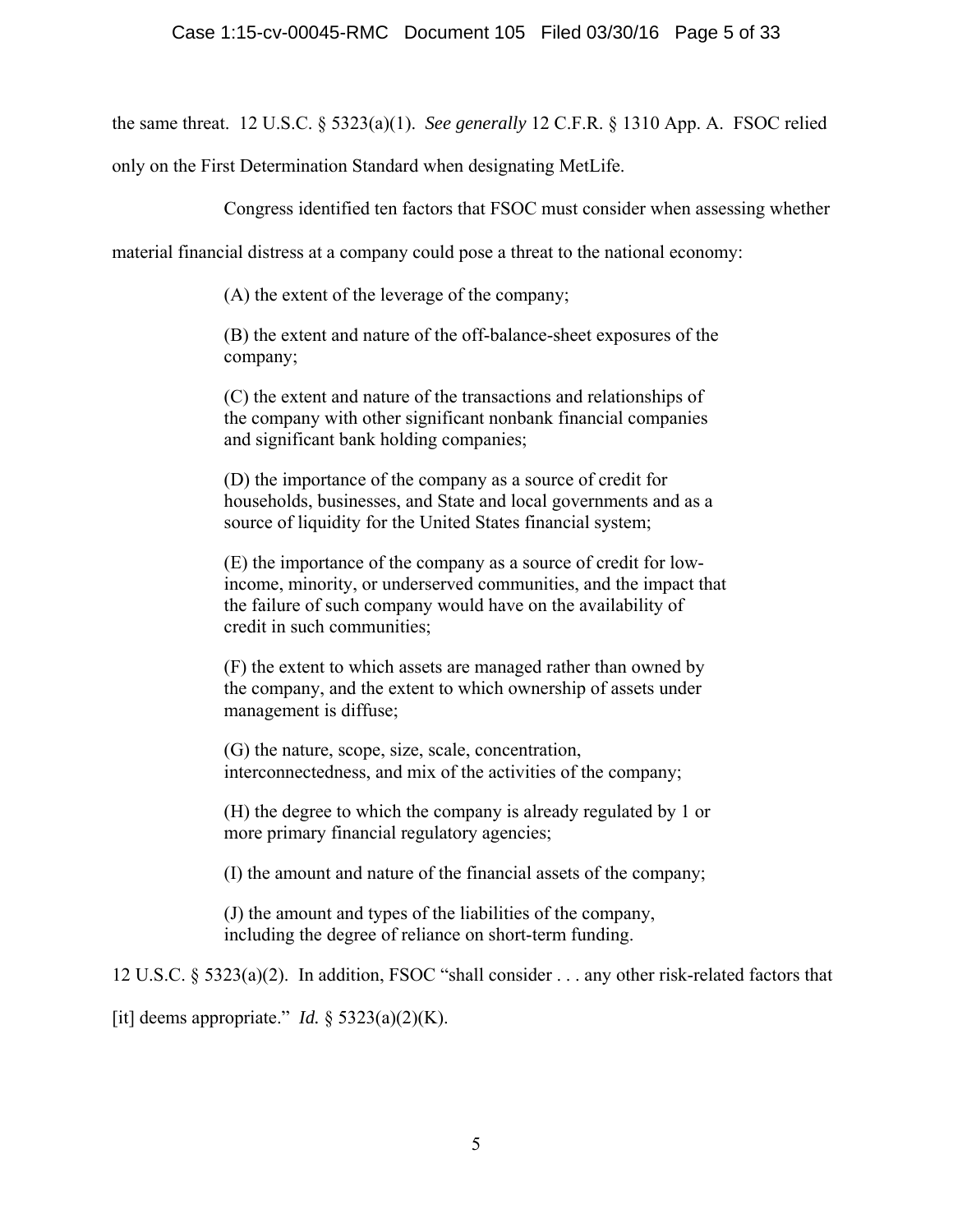# Case 1:15-cv-00045-RMC Document 105 Filed 03/30/16 Page 6 of 33

Upon designation, a company becomes subject to "enhanced supervision" and

"prudential standards" that are not yet set by the Federal Reserve. *See generally* 12 U.S.C.

§ 5365. The prudential standards shall include, at a minimum:

(i) risk-based capital requirements and leverage limits, [subject to limited exception];

(ii) liquidity requirements;

(iii) overall risk management requirements;

(iv) resolution plan and credit exposure report requirements; and

(v) concentration limits.

*Id.* § 5365(b)(1)(A). The Federal Reserve may also establish "additional standards," such as:

(i) a contingent capital requirement;

(ii) enhanced public disclosures; [and]

(iii) short-term debt limits;

 $\overline{a}$ 

*Id.* § 5365(b)(1)(B). Further, the Federal Reserve is authorized to establish "such other

prudential standards as [it] determines are appropriate." *Id.* § 5365(b)(1)(B)(iv).<sup>2</sup>

It is undisputed here that no specific prudential standards had been established by the Federal Reserve for MetLife when it was designated by FSOC. *See* Compl. ¶ 82 ("[T]he Board [of Governors of the Federal Reserve] has not yet promulgated enhanced prudential standards for designated insurers . . ."); *id.* ¶ 86 ("FSOC's designation of MetLife in the absence of these yet-to-be-promulgated rules and procedures was arbitrary and capricious . . ."); *cf.* FSOC

<sup>&</sup>lt;sup>2</sup> Any such "other prudential standards" must be consistent with 12 U.S.C. § 5325(b)(1), which generally cabins FSOC recommendations to: (A) risk-based capital requirements; (B) leverage limits; (C) liquidity requirements; (D) resolution plan and credit exposure report requirements; (E) concentration limits; (F) a contingent capital requirement; (G) enhanced public disclosures; (H) short-term debt limits; and (I) overall risk management requirements.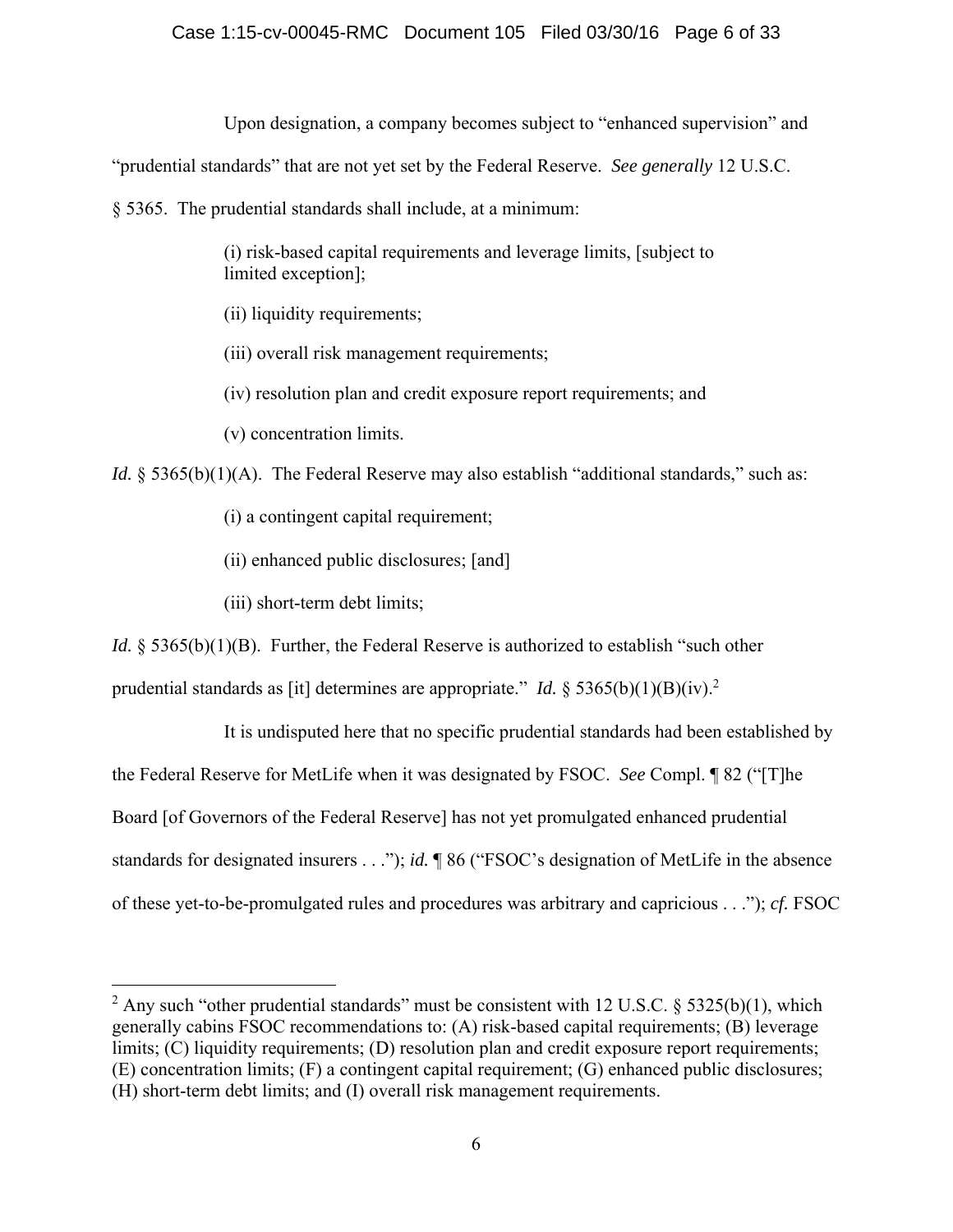Mot. at 39 ("[T]he statute plainly contemplates that the Council's designation may precede the adoption of prudential standards."). $3$ 

# **3. FSOC's Guidance**

 FSOC promulgated through formal rulemaking both a Final Rule and an Appendix to that Rule, entitled "[FSOC] Guidance for Nonbank Financial Company Determinations" (Guidance). FSOC issued an advanced notice of proposed rulemaking, 75 Fed. Reg. 61,653 (Oct. 6, 2010) (ANPR), and two further notices of proposed rulemaking, 76 Fed. Reg. 4,555 (Jan. 26, 2011) (1st NPR) and 76 Fed. Reg. 64,264 (Oct. 18, 2011) (2d NPR). The Final Rule was published on April 11, 2012. *See* 77 Fed. Reg. 21,637 (FR), *codified at* 12 C.F.R. § 1310. Along with its second notice of proposed rulemaking, FSOC had also proposed the Guidance. 2d NPR at 64,277.4 Public comments were received on the Guidance, *see* FR at 21,640-47, which was somewhat modified in the Final Rule. *See* FR at 21,656-62, *codified at* 12 C.F.R. § 1310 App. A.

# **a. Vulnerability**

In its first notice of proposed rulemaking, FSOC reorganized the ten statutory factors into six "categories" of consideration: (1) Interconnectedness; (2) Substitutability; (3)

<sup>&</sup>lt;u>.</u> <sup>3</sup> The Federal Reserve had promulgated some categorical rules, such as one governing "Supervisory and Company-Run Stress Test Requirements for Covered Companies," 77 Fed. Reg. 62,378 (Oct. 12, 2012). After MetLife was designated, FSOC did promulgate its "Application of Enhanced Prudential Standards and Reporting Requirements to General Electric Capital Corporation," another company designated under Dodd-Frank Section 113. *See* 80 Fed. Reg. 44,111 (July 24, 2015).

<sup>&</sup>lt;sup>4</sup> FSOC issued its regulations "to set forth the standards and procedures governing Council determinations under section 113 of the Dodd-Frank Act (12 U.S.C. 5323), including whether material financial distress at a nonbank financial company . . . could pose a threat to the financial stability of the United States, and whether a nonbank financial company shall be supervised by the Board of Governors . . . ." 12 C.F.R. § 1310.1(b).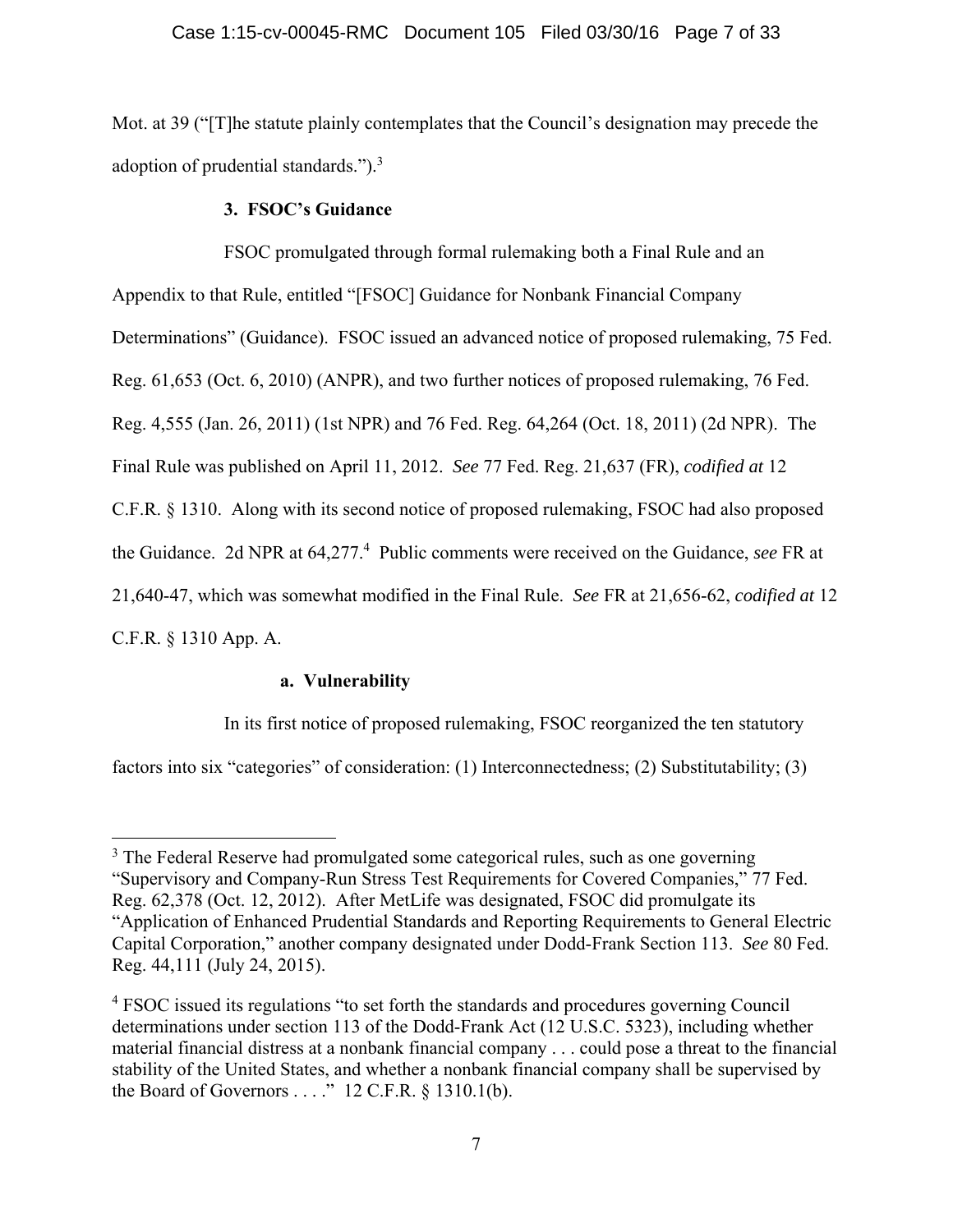## Case 1:15-cv-00045-RMC Document 105 Filed 03/30/16 Page 8 of 33

Size; (4) Leverage; (5) Liquidity Risk and Maturity Mismatch; and (6) Existing Regulatory Scrutiny. 1st NPR at 4,560. According to FSOC, the first three categories "seek to assess the potential for spillovers from the firm's distress to the broader financial system or real economy." *Id.* The second three categories "seek to assess how vulnerable a company is to financial distress." *Id.* FSOC reasoned that companies "that are highly leveraged, that have a high degree of liquidity risk or maturity mismatch, and that are under little or no regulatory scrutiny are more vulnerable to financial distress." *Id.*<sup>5</sup>

This characterization of the second three factors remained in the Final Rule. *See*  FR at 21,641 ("The remaining three categories . . . seek to assess the vulnerability of a nonbank financial company to financial distress.").6

# **b. Threat to the financial stability of the United States**

The phrase "could pose a threat to the financial stability of the United States" is

open to numerous interpretations. In its Guidance, FSOC explained how it interpreted the term:

<sup>&</sup>lt;sup>5</sup> The public questioned FSOC's hypothesis, specifically as it related to liquidity risk and maturity mismatch in the insurance industry. 2d NPR at 64,266-67 ("Commenters from the insurance industry noted that the insurance industry has had very little liquidity risk traditionally.") *Id.* FSOC did not address these comments.

<sup>&</sup>lt;sup>6</sup> Inasmuch as FSOC engaged in notice-and-comment procedures before issuing its Guidance, the Court treats it as resulting from formal rulemaking. *See* 5 U.S.C. §§ 553(b)-(c). FSOC has never argued that the Guidance was an "interpretive rule" within the meaning of 5 U.S.C. § 553(b)(3)(A) and thus exempt from notice-and-comment requirements. *See generally* FSOC Mot.; FSOC Reply. Despite being titled "Guidance," and often called "interpretive guidance" by FSOC, *e.g.* FR at 21,637, "the label an agency places on a rule is not dispositive." *Pharm. Research & Mfrs. of Am. v. United States Dep't of Health & Human Servs.*, 43 F. Supp. 3d 28, 46 n.18 (D.D.C. 2014) (quoting *Truckers United for Safety v. Fed. Highway Admin.*, 139 F.3d 934, 939 (D.C. Cir. 1998)). And even if the Guidance were an "interpretive rule" under 5 U.S.C. § 553(b)(3)(A), the agency would still be required—to avoid acting arbitrarily and capriciously—to explain any changes. *See Perez v. Mortgage Bankers Ass'n*, 135 S. Ct. 1199, 1209 (2015) (making clear that *FCC v. Fox Television Stations*, *Inc.*, 556 U.S. 502 (2009) applies to interpretive rules as well as to legislative rules).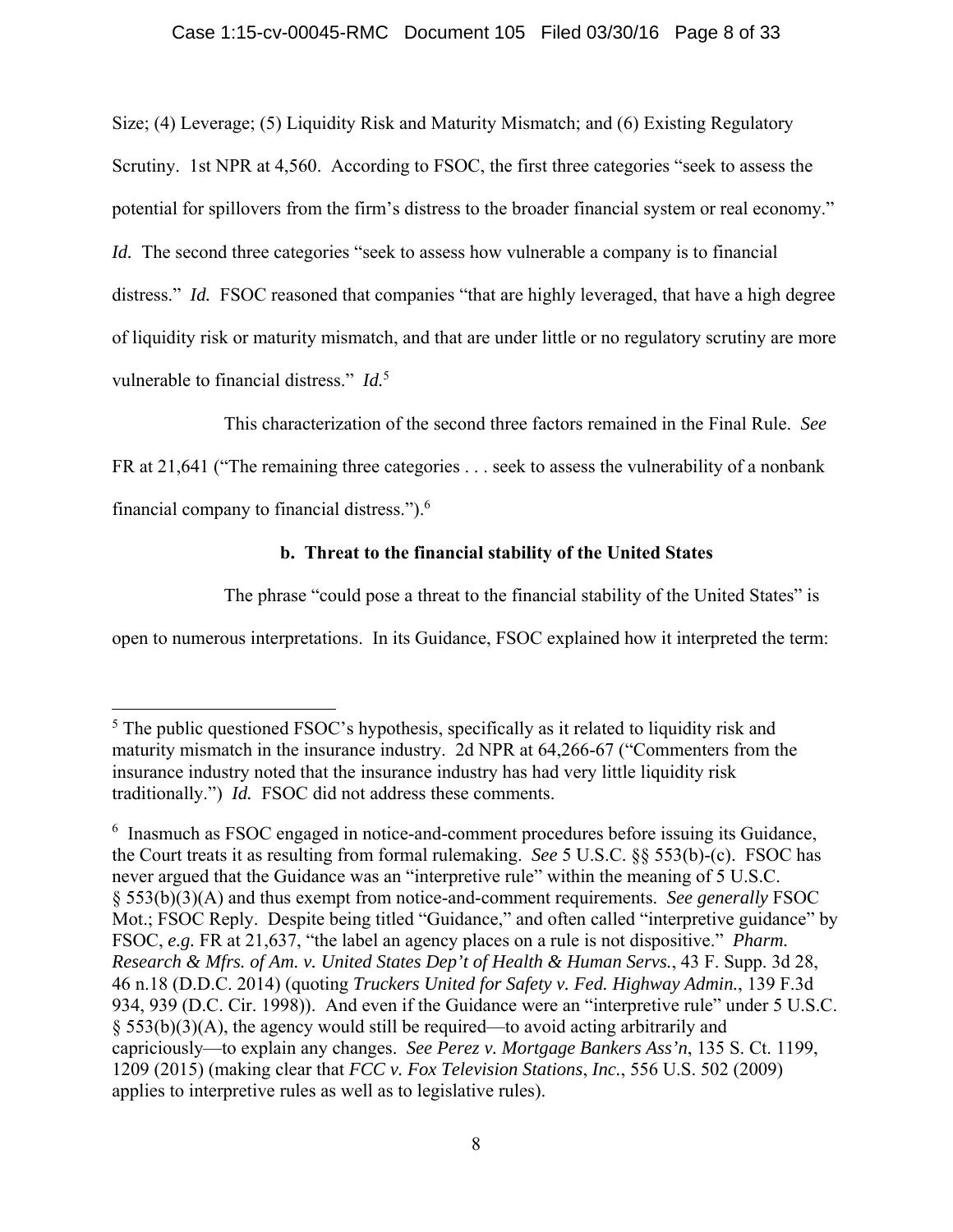The Council will consider a "threat to the financial stability of the United States" to exist if there would be an impairment of financial intermediation or of financial market functioning that would be sufficiently severe to inflict significant damage on the broader economy.

2d NPR at 64,277. This definition was unchanged in the Final Rule, FR at 21,657, *codified at* 12

C.F.R. § 1310 App. A.II.a.

FSOC further elaborated that "significant damage on the broader economy" might

be inflicted through any of three "transmission channels": (1) Exposure, (2) Asset Liquidation, or

(3) Critical Function or Service. *Id.* In designating MetLife, FSOC relied on the Exposure and

Asset Liquidation channels. The Guidance defined the Exposure channel:

A nonbank financial company's creditors, counterparties, investors, or other market participants have exposure to the nonbank financial company that is significant enough to materially impair those creditors, counterparties, investors, or other market participants and thereby pose a threat to U.S. financial stability.

12 C.F.R. § 1310 App. A.II.a. The Guidance added that FSOC "expects to consider metrics

including total consolidated assets, credit default swaps outstanding, derivative liabilities, total

debt outstanding, and leverage ratio" in its analysis of Exposure*. Id.*

The Guidance also defined Asset Liquidation and described how financial distress

might destabilize the United States through that channel:

A nonbank financial company holds assets that, if liquidated quickly, would cause a fall in asset prices and thereby significantly disrupt trading or funding in key markets or cause significant losses or funding problems for other firms with similar holdings. This channel would likely be most relevant for a nonbank financial company whose funding and liquid asset profile makes it likely that it would be forced to liquidate assets quickly when it comes under financial pressure. For example, this could be the case if a large nonbank financial company relies heavily on short-term funding. In its initial analysis of nonbank financial companies with respect to this channel, [FSOC] expects to consider metrics including total consolidated assets and short-term debt ratio.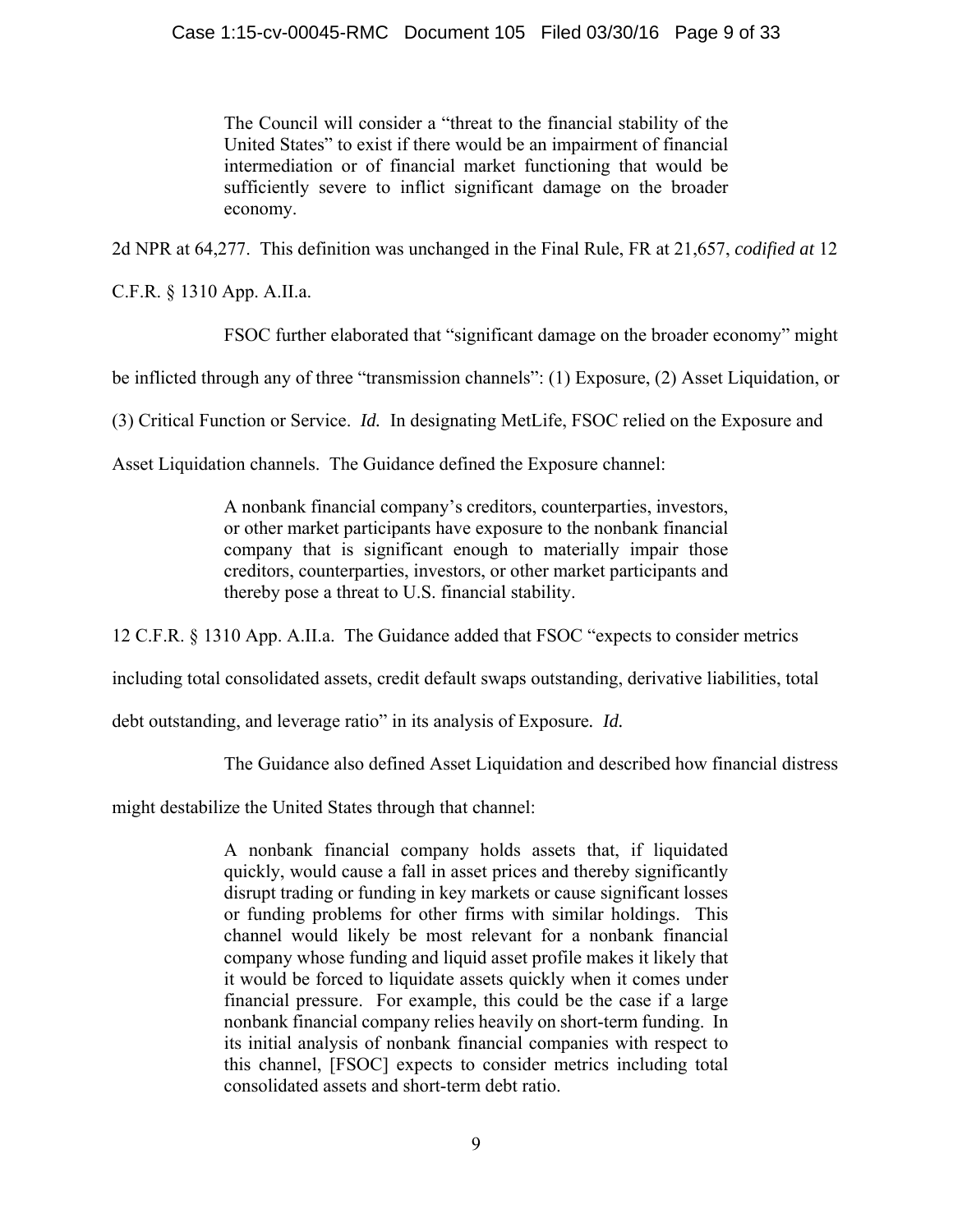*Id.*

## **d. The evaluation and designation process**

 The Guidance unveiled a phased analytical process which FSOC "expect[ed] generally" to follow. *Id.* App. A.III. During Stage 1, a "set of uniform quantitative metrics" would be applied "to a broad group of nonbank financial companies" for the purpose of identifying "a group of nonbank financial companies that are most likely to satisfy one of the Determination Standards." *Id.* The Guidance stated that this preliminary analysis would be based solely on "existing public and regulatory sources." *Id.* In Stage 1, FSOC intended to "apply thresholds that relate to the framework categories of size, interconnectedness, leverage, and liquidity risk and maturity mismatch." *Id.* III.a. The Guidance informed the public that "[t]hese thresholds are intended to measure both the susceptibility of a nonbank financial company to financial distress and the potential for that nonbank financial company's financial distress to spread throughout the financial system." *Id.* 

 A further evaluation would be conducted at Stage 2, during which the selected group of nonbank financial companies would be "analyzed and prioritized." *Id.* App. A.III. Stage 2 was to be "based on a wide range of quantitative and qualitative information available to [FSOC] primarily through public and regulatory sources." *Id.* FSOC would consult with "primary financial regulatory agencies or home country supervisors," including those for "each significant subsidiary," and would rely on information from the Office of Financial Research and FSOC's member agencies. *Id.* When MetLife was being considered by FSOC, Stages 1 and 2 were completely internal to FSOC; they were not made public, even to MetLife.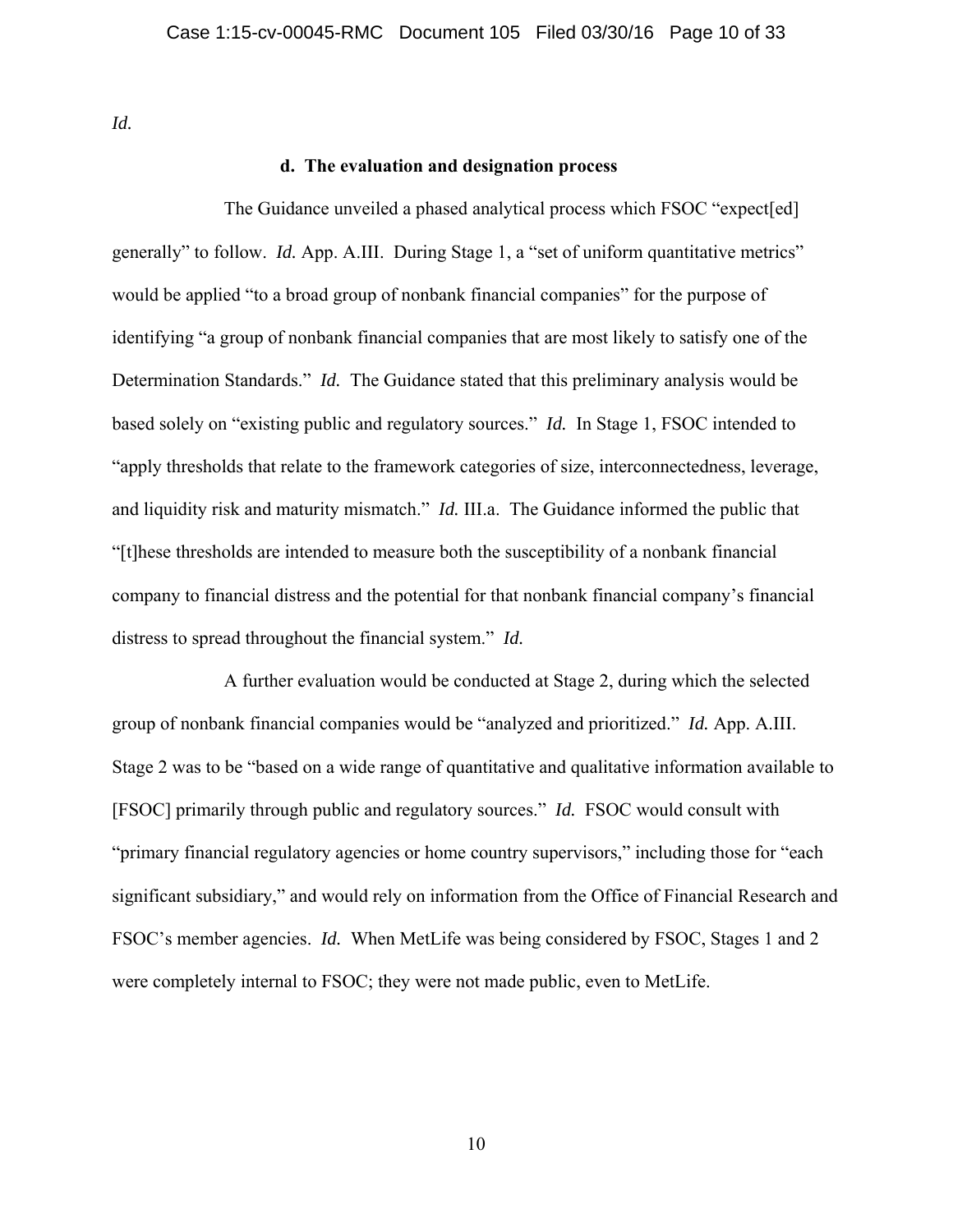### Case 1:15-cv-00045-RMC Document 105 Filed 03/30/16 Page 11 of 33

 Only when a company was selected for a Stage 3 "in-depth evaluation," was it notified that it was under scrutiny. At that point, a company was invited to submit information and request a hearing. *Id.* (citing Dodd-Frank Section 113(e), 12 C.F.R. § 1310.21(c)).

## **B. MetLife's Designation**

 $\overline{a}$ 

On July 16, 2013, FSOC notified MetLife that it was being considered for designation, *i.e.*, that it had reached Stage 3. JA 345. Between September 2013 and September 2014, FSOC staff<sup>7</sup> met with MetLife's representatives 12 times, and MetLife submitted more than 21,000 pages of materials for evaluation. *Id.* On September 4, 2014, FSOC voted to make a proposed determination regarding MetLife. *Id.* A hearing was held on November 3, 2014, before and after which MetLife was allowed to submit additional materials on its behalf. *Id.*

On December 18, 2014, FSOC voted 9-1 to designate MetLife under Dodd-Frank Section 113. JA 342. On that same day, MetLife was given FSOC's *Explanation of the Basis of Final Determination*, JA 342-644 (Final Determination or FD). FSOC determined that MetLife was eligible for designation under Dodd-Frank Section 102(a)(6), 12 U.S.C. § 5311(a)(6). *See*  JA 381. FSOC based its designation on the First Determination Standard, *i.e.*, FSOC concluded that "material financial distress" at MetLife "could pose a threat to the financial stability of the United States." *See* JA 368. FSOC did not expressly rely on MetLife's nature, scope, size, scale, concentration, interconnectedness, or the mix of its activities to forecast such a threat.

<sup>7</sup> "FSOC staff" is not really an accurate term. The agencies that comprise FSOC, *see* 12 U.S.C. § 5321(b), are authorized to loan personnel to perform work for FSOC, but loaned staff members remain employees of, and are paid by, their originating agencies. 2/10/2016 Hr'g Tr. at 29:14-18 ("[FSOC]: [T]he statute provides that any federal agency may provide the Council with facility, staff and support and that's in Section  $111[(d)]$  of Dodd-Frank. So that's generally how the agency is staffed. In other words, Council's staff are employees of other federal agencies.").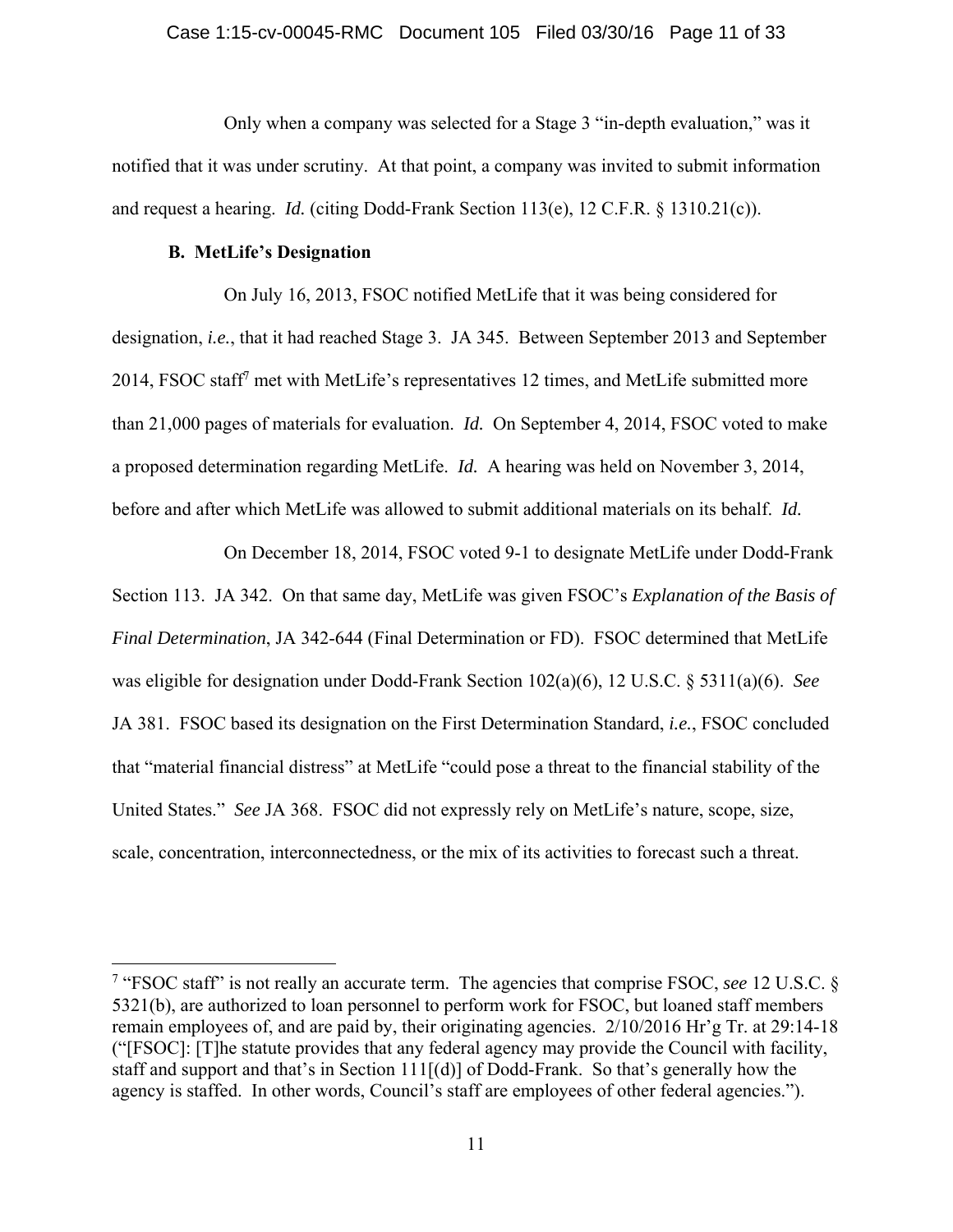### Case 1:15-cv-00045-RMC Document 105 Filed 03/30/16 Page 12 of 33

FSOC analyzed instead whether material financial distress could spread through the Exposure or Asset Liquidation channels.

The Final Determination reached four primary conclusions. *See* FSOC Mot. at 15-18. First, exposed counterparties could suffer significant losses if MetLife experienced material financial distress. JA 417 (FD § 4.2). Second, the same financial distress might prompt MetLife to liquidate assets quickly and thereby disrupt capital markets. JA 484 (FD  $\S$  4.3). Third, existing regulatory scrutiny would not be able to stop either threat from being realized. JA 579 (FD § 5). Fourth, MetLife's complexity would hamper its resolution and thus "prolong uncertainty, requiring complex coordination among numerous regulators, receivers, or courts that would have to disentangle a vast web of intercompany agreements." FSOC Mot. at 17; *see also*  JA 593 (FD § 6).

### **II. LEGAL STANDARD**

Dodd-Frank Section 113(h) provides that a designated company may seek judicial review "in the United States district court for the judicial district in which the home office of such nonbank financial company is located, or in the United States District Court for the District of Columbia." 12 U.S.C. § 5323(h). The district court is empowered either to "dismiss such action or [to] direct the final determination to be rescinded." *Id.* The court's review is expressly "limited to whether the final determination made under this section was arbitrary and capricious." *Id.*

The "arbitrary and capricious" standard is a familiar one. "The scope of review under the 'arbitrary and capricious' standard is narrow and a court is not to substitute its judgment for that of the agency." *Motor Vehicle Mfrs. Ass'n of U.S., Inc. v. State Farm Mut. Auto. Ins. Co.*, 463 U.S. 29, 43 (1983). Under this "[h]ighly deferential" standard, *AT&T Corp.* 

12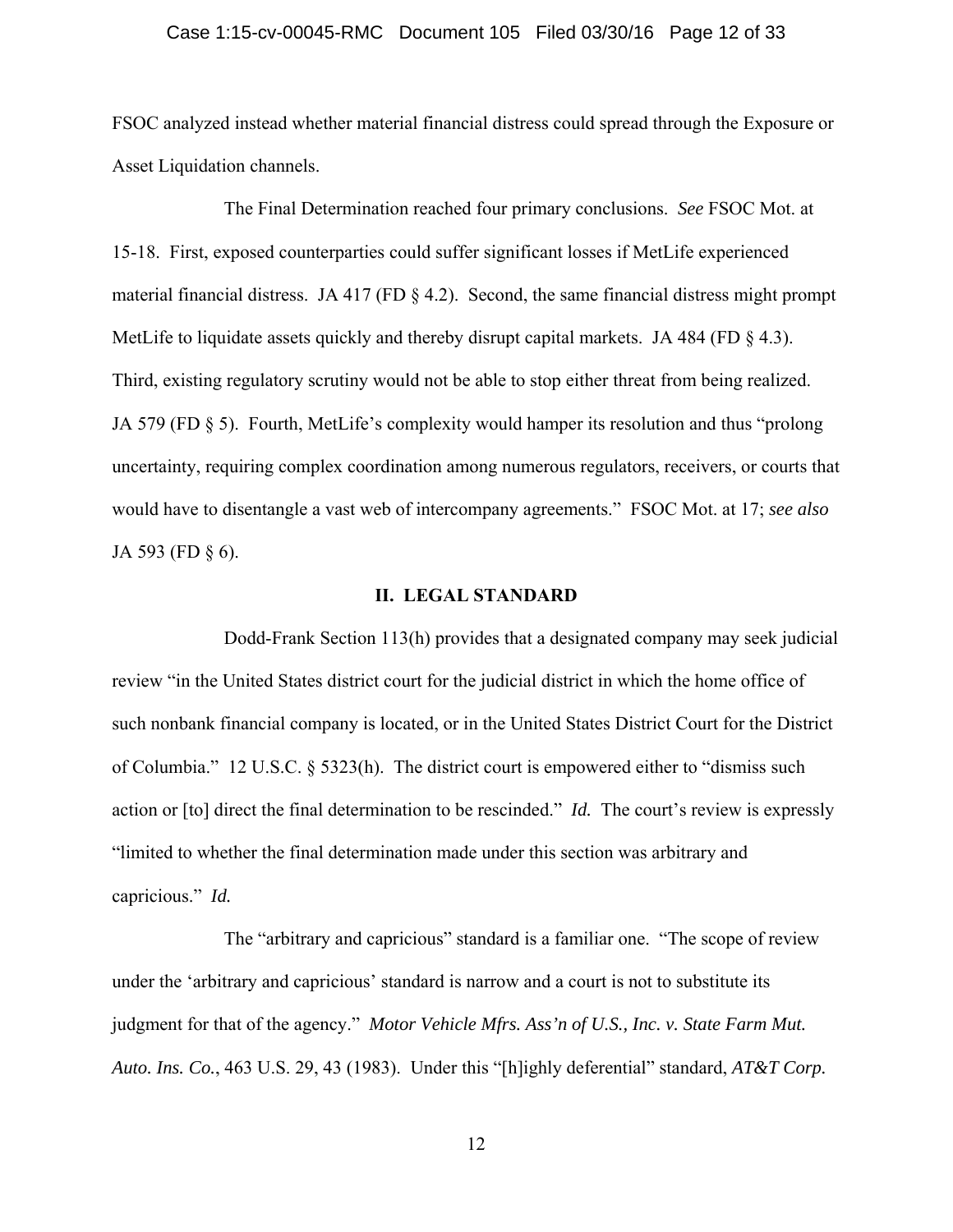### Case 1:15-cv-00045-RMC Document 105 Filed 03/30/16 Page 13 of 33

*v. FCC*, 220 F.3d 607, 616 (D.C. Cir. 2000), a court "will not disturb the decision of an agency that has examined the relevant data and articulated a satisfactory explanation for its action," *MD Pharm., Inc. v. DEA*, 133 F.3d 8, 16 (D.C. Cir. 1998) (quotation marks and alterations omitted). The Court considers only "whether the decision was based on a consideration of the relevant factors and whether there has been a clear error of judgment." *State Farm*, 463 U.S. at 43 (citation omitted). The Court must affirm "if a rational basis for the agency's decision is presented, even though [the court] might otherwise disagree." *Envtl. Def. Fund, Inc. v. Costle*, 657 F.2d 275, 283 (D.C. Cir. 1981) (internal citation omitted).

The standard is not toothless. "An agency may not, for example, depart from a prior policy *sub silentio* or simply disregard rules that are still on the books." *FCC v. Fox Television Stations, Inc.*, 556 U.S. 502, 515 (2009) (citing *United States v. Nixon*, 418 U.S. 683, 696 (1974)). "It would be arbitrary or capricious to ignore such matters." *Fox Television*, 556 U.S. at 515. Indeed, "when its prior policy has engendered serious reliance interests that must be taken into account," the agency must "provide a more detailed justification than what would suffice for a new policy created on a blank slate." *Id.* (citing *Smiley v. Citibank (South Dakota), N.A.*, 517 U.S. 735, 742 (1996)).

Agencies must also engage in "reasoned decisionmaking," which requires "consideration of [all] the relevant factors." *Michigan v. EPA*, 135 S. Ct. 2699, 2706 (2015) (quoting *Allentown Mack Sales & Serv., Inc. v. NLRB*, 522 U.S. 359, 374 (1998), *State Farm*, 463 U.S. at 43 (internal quotation marks omitted)).

### **III. ANALYSIS**

 The Court will rescind the Final Determination on two grounds. First, FSOC made critical departures from two of the standards it adopted in its Guidance, never explaining

13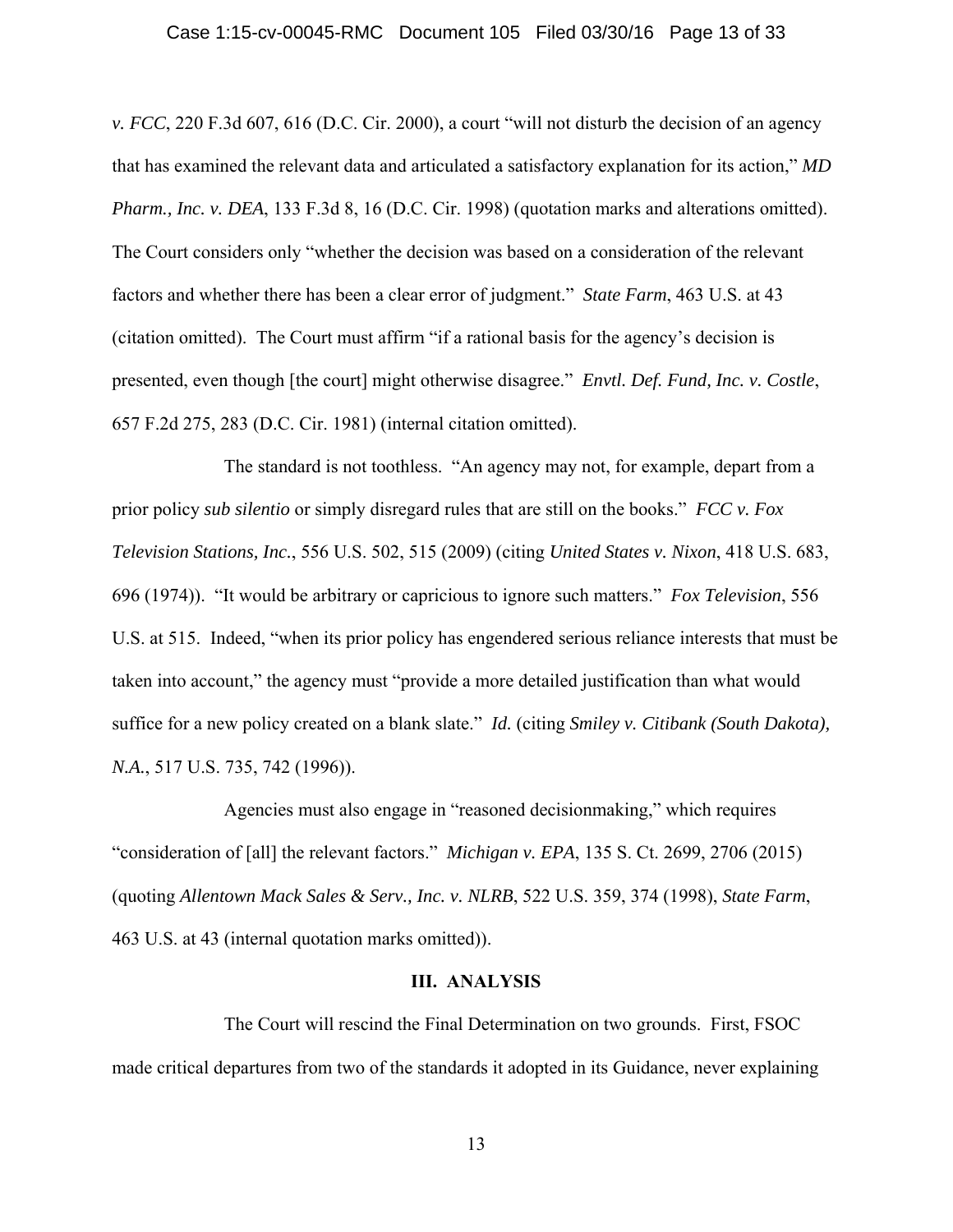### Case 1:15-cv-00045-RMC Document 105 Filed 03/30/16 Page 14 of 33

such departures or even recognizing them as such. That alone renders FSOC's determination process fatally flawed. Additionally, FSOC purposefully omitted any consideration of the cost of designation to MetLife. Thus, FSOC assumed the upside benefits of designation (even without specific standards from the Federal Reserve) but not the downside costs of its decision. That is arbitrary and capricious under the latest Supreme Court precedent. *See Michigan*, 135 S. Ct. 2699. The Court will grant summary judgment on Counts IV, VI (in part) and VII, rescind the Final Designation, and enter judgment in favor of MetLife.<sup>8</sup>

Before reaching those arguments, however, the Court addresses MetLife's preliminary argument that it is ineligible for designation under Dodd-Frank.

## **A. MetLife is Eligible for Designation**

 $\overline{a}$ 

The Court concludes as an initial matter that MetLife is eligible for designation. Count I of the Complaint (¶¶ 75-79) alleges that foreign activities cannot qualify as "financial" under Section 4(k) of the BHCA. MetLife draws from the terms "in any State" in 12 U.S.C.  $\S$  1843(k)(4)(B) and "relevant State law" from  $\S$  1843(k)(4)(I)(iii). Because more than 30% of MetLife's consolidated assets and more than 25% of its consolidated revenues are extraterritorial, MetLife argues that it cannot be "predominantly engaged" in "financial" activities. Compl. ¶ 78.

FSOC calls this argument disingenuous. It points out that when MetLife sought registration as a financial holding company in 2000, it certified that "the vast majority of [its subsidiaries] are engaged in activities that are 'financial in nature' as expressly identified and described in the BHCA."JA 2522 (9/29/2000 Memorandum from Mayer, Brown & Platt on

<sup>&</sup>lt;sup>8</sup> Because these failures are fatal to the Final Determination, the Court does not reach MetLife's other arguments for rescission.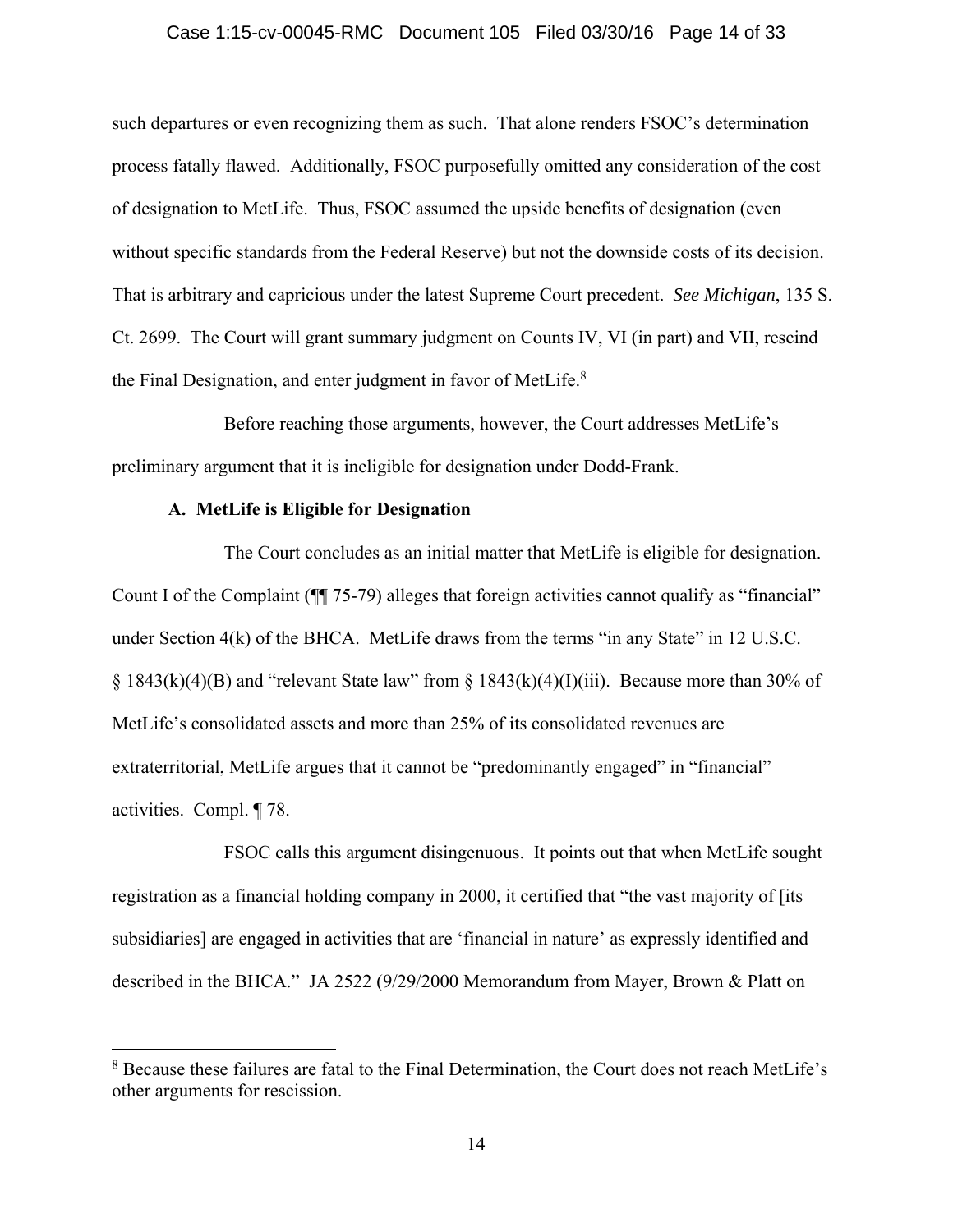Behalf of MetLife, Inc. to the Federal Reserve).<sup>9</sup> The Federal Reserve conferred financialholding-company status upon MetLife, agreeing that it was engaged "in a variety of other financial activities in the United States *and internationally*." JA 383-84 & n.162 (citing MetLife, Inc., 87 Federal Reserve Bulletin 268, at 2 (2001) (emphasis added)). Some years later, MetLife proposed to acquire American Life Insurance Company (ALICO). The Board approved this acquisition by letter dated October 29, 2010. *See* JA 2566-70. While acknowledging that only 2% of ALICO's revenues came from domestic operations, JA 2568 n.10, the Board nonetheless concluded that all of ALICO's activities were "financial in nature under section 4(k)(4) of the BHC Act." JA 2566. Having achieved the benefit of bank-holding-company and financialholding-company statuses, MetLife cannot now, according to FSOC, reverse course. FSOC adds that the Board's characterization in its 2010 letter was consistent with its long-held view that the activities identified in Section 4(k)(4) comprise both domestic and foreign operations. *See* 12 C.F.R. § 225.85(b), *supra*. The Board has exclusive authority to interpret the BHCA. *See* 12 U.S.C. § 1844(b); *Whitney Nat'l Bank v. Bank of New Orleans & Trust Co.*, 379 U.S. 411, 419- 21 (1965).

<sup>9</sup> This memorandum is interesting in several respects. *See generally* JA 2522-33. MetLife's primary argument at the time was that it qualified under  $\S 1843(k)(4)(I)$ , the portfolio-investment activity. MetLife argued that all of its subsidiaries "are permissible investments" because "they satisfy each of the four conditions" in  $\S$  1843(k)(4)(I). MetLife argued further that the vast majority of "Metropolitan Life Companies" were also authorized under  $\S$  1843(4)(k)(B) (the insurance activity). *See* JA 2529, 2531. In Chart A, JA 2534-47, MetLife listed all of its companies and denoted which were "financial" and under which BHCA category. Chart A included some foreign subsidiaries listed under  $\S$  1843(k)(4)(B). For example, "Metropolitan Life Seguros De Vida, S.A." was denoted as "financial" because it "[s]ells individual life insurance products in Uruguay," JA 2542; "P.T. MetLife Sejahtera (Indonesia)" was denoted as "financial" because it is an "Insurance agency," JA 2543; and "RGA International Ltd. (Canada)" was deemed "financial" because it is a "Reinsurer," JA 2544. These subsidiaries would not qualify as engaged in "financial activities" if "in any State" meant only domestically.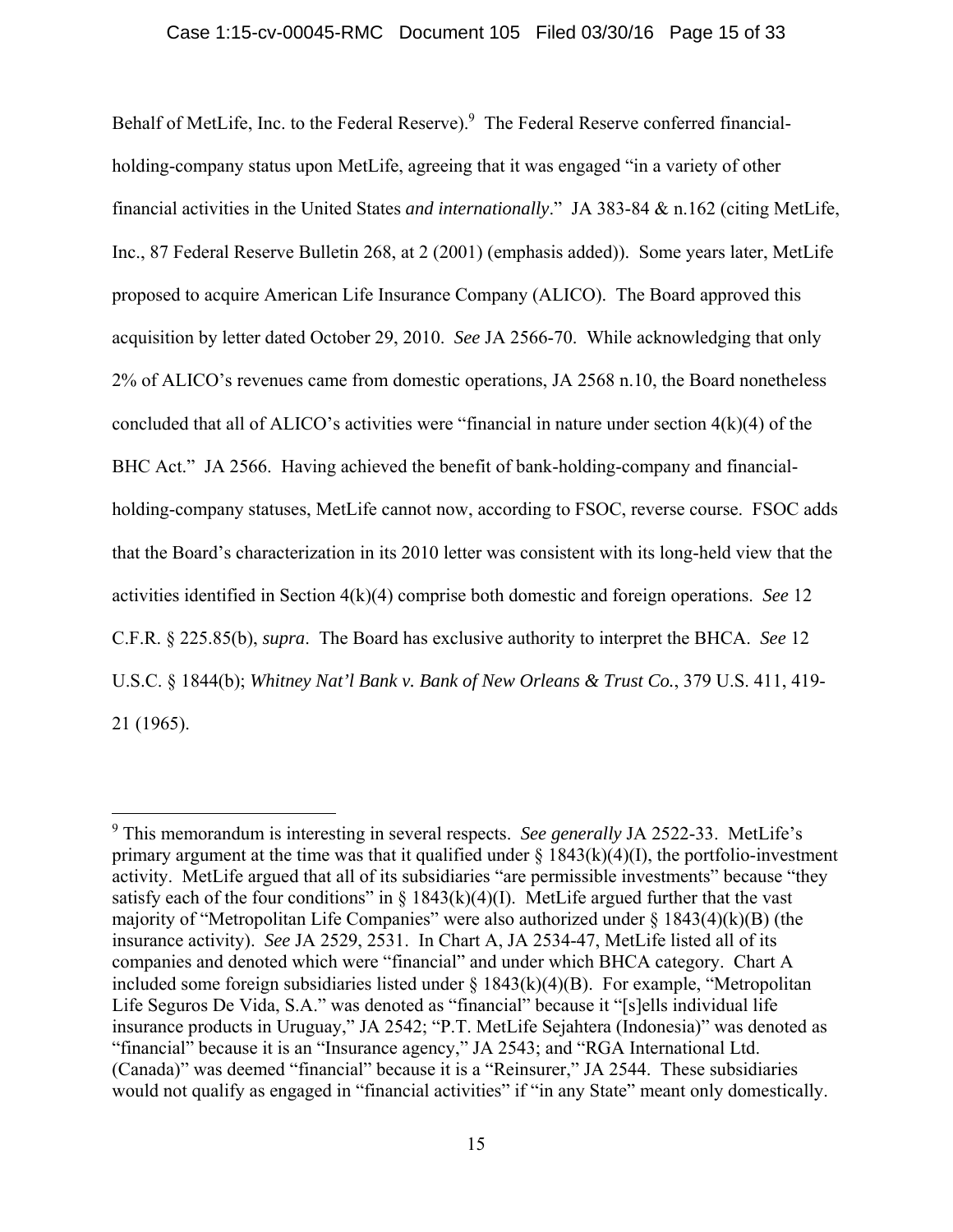MetLife seeks cover under Dodd-Frank's text, which says and "in accordance with relevant State law." 12 U.S.C. § 1843(k)(4)(I)(iii).<sup>10</sup> However, MetLife's motion departs in significant respect from its Complaint. The Complaint alleged that MetLife's foreign subsidiaries were not engaged in "financial activities" under Subsection (I) because foreign investments cannot, by definition, be made "in accordance with relevant State law." *See* Compl.  $\P$  77 ("Section []  $4(k)(4)(I)$  extend [s] only to the activities of an insurer that occur in the United States or are otherwise subject to state law."). MetLife concedes in its motion that ALICO's foreign investments actually are made in accordance with Delaware law. MetLife Mot. at 22 n.8. MetLife now argues that ALICO's investments "do not meet the other conditions in Section  $4(k)(4)(I)$ ," an allegation not made in the Complaint. *Id.* MetLife's current arguments with regard to Subsection (I) are thus (1) that ALICO's investments are "strategic," not "portfolio"; and (2) that MetLife "routinely manages and operates through, among other things, the use of interlocking directors and officers, common corporate policies, and corporate reporting lines." MetLife Mot. at 22 n.8.

# **1. MetLife's foreign activities are "financial" under 12 U.S.C. § 1843(k)(4)(I) (Investments)**

Neither of MetLife's current arguments was made in its Complaint or, apparently, before FSOC. *Cf.* JA 381 (Final Designation) ("MetLife argues that section 4(k)(4)(I)'s requirement that investments be made 'in accordance with relevant State law' means that MetLife's activities outside of the United States are not financial activities under section 4(k)(4)(I)."). The arguments were therefore waived. *Nat'l Ass'n of Clean Air Agencies v. EPA*, 489 F.3d 1221, 1231 (D.C. Cir. 2007) ("It is a hard and fast rule of administrative law, rooted in

 $10$  Because it concludes that MetLife qualifies under Subsection (I), the Court does not address whether it qualifies under Subsection (B).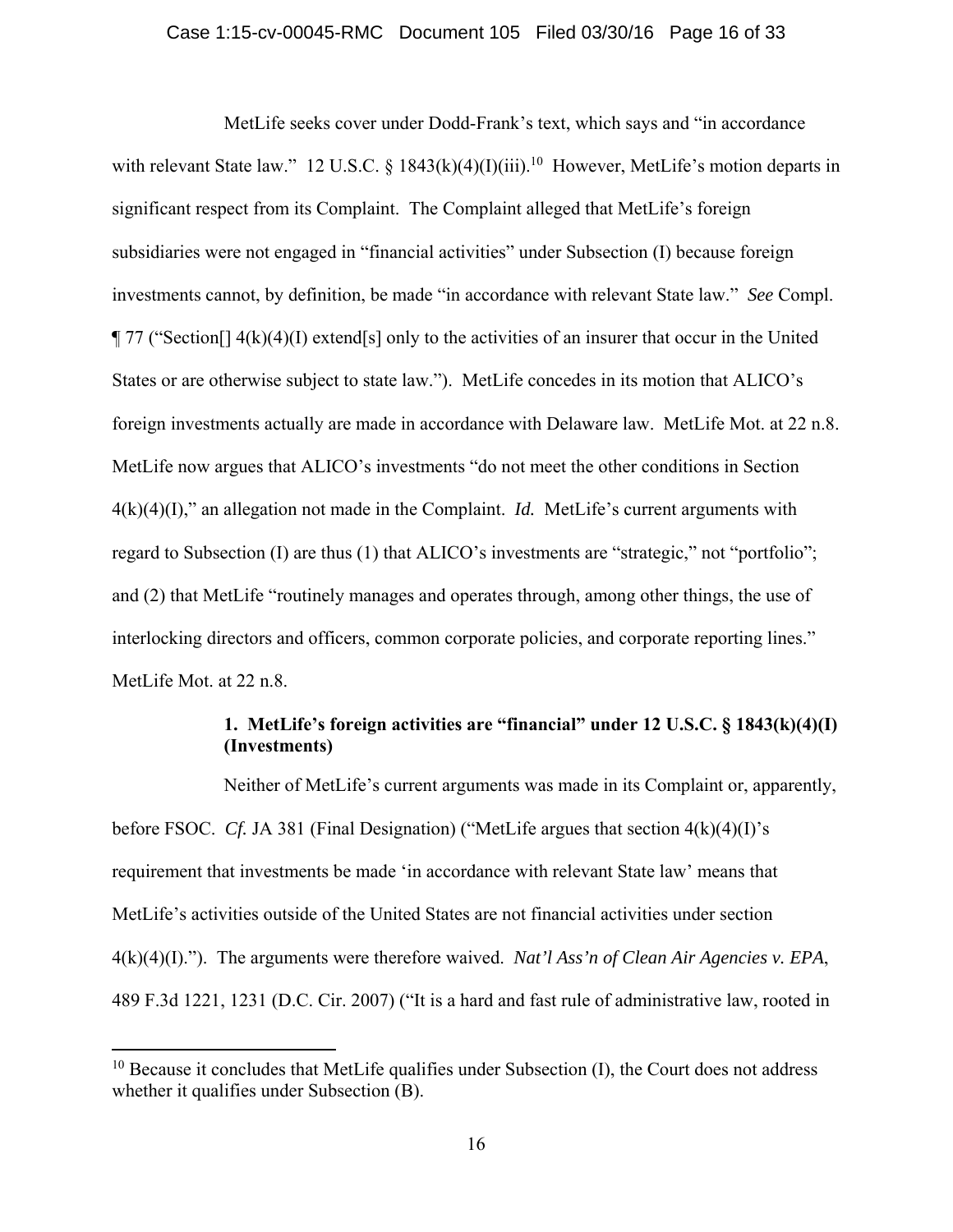### Case 1:15-cv-00045-RMC Document 105 Filed 03/30/16 Page 17 of 33

simple fairness, that issues not raised before an agency are waived and will not be considered by a court on review.") (internal alterations omitted).

Apart from being waived, the arguments have no merit. MetLife proposes a novel distinction between "portfolio" investments and "strategic" investments, arguing that ALICO holds the latter but not the former. That distinction is nowhere in the statute, and the Court sees no reason to adopt it. In addition, there is legislative history to suggest that "the use of interlocking directors and officers, common corporate policies, and corporate reporting lines," MetLife Mot. at 22 n.8, does not suffice for "routine<sup>[]</sup> manage[ment] or operat[ion]" under Section 4(k)(4)(I)(iv). *See* H.R. Rep. No. 106-434 at 155 (1999) (Conference Report) (suggesting that a parent company's limited management, in accordance with requirements of state insurance law, was acceptable "irrespective of any overlap between board members and officers of the [parent company] and the portfolio company."). Section  $4(k)(4)(I)$  also provides an exception for parental management "as may be necessary or required to obtain a reasonable return on investment." 12 U.S.C. § 1843(k)(4)(I)(iv). MetLife does not argue that MetLife, Inc. manages ALICO for any purpose other than to ensure a reasonable return on investment.

The first of MetLife's arguments has been abandoned; the other two were waived. Even if they were considered, they would fail. MetLife qualifies for designation under 12 U.S.C.  $§$  1843(k)(4)(I).

### **2. MetLife's foreign assets are "related to" financial activities**

At a bare minimum, MetLife's foreign insurance subsidiaries (*i.e.*, its foreign assets) are "related to" its financial activities even if the foreign insurance activities are not themselves "financial."

17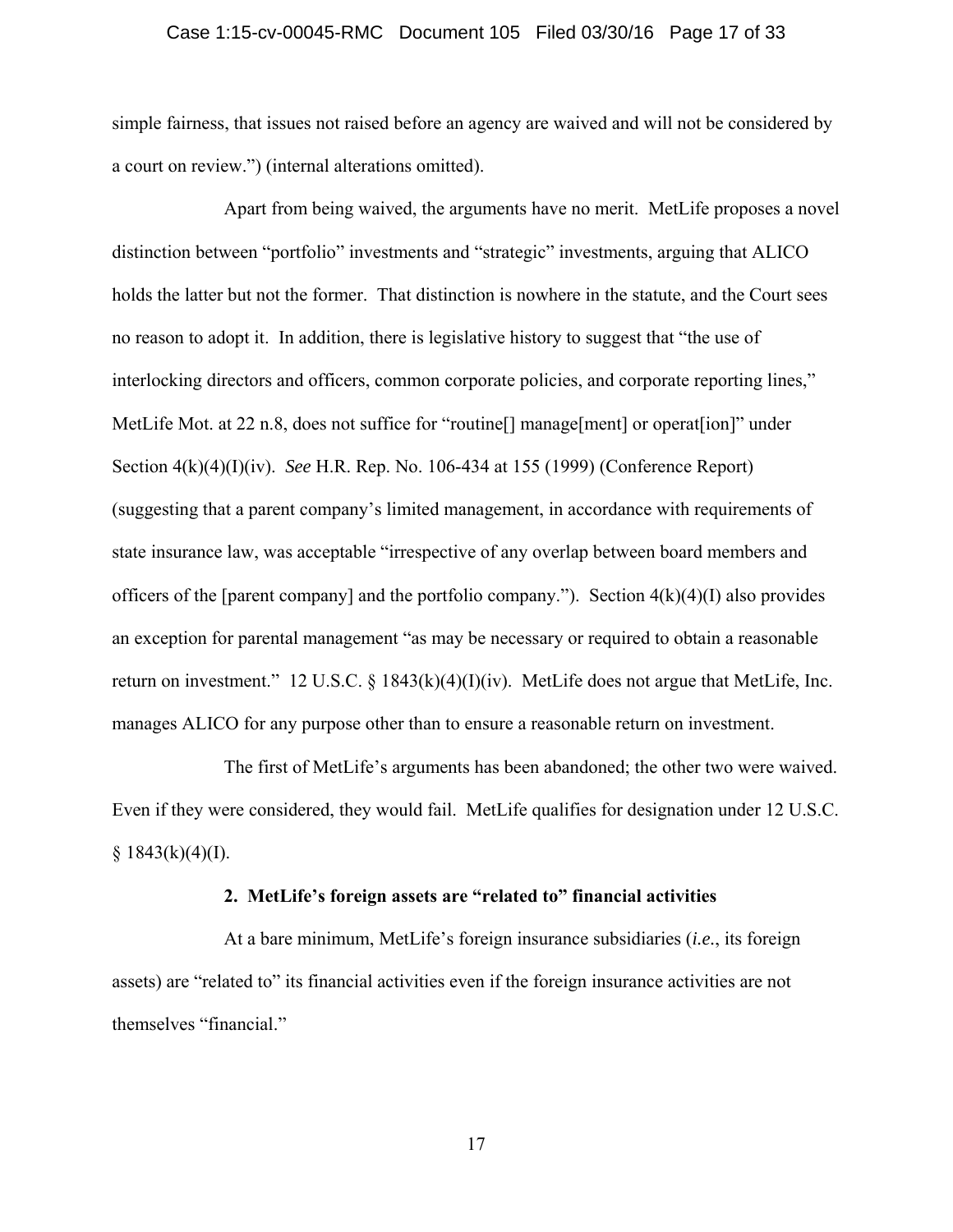### Case 1:15-cv-00045-RMC Document 105 Filed 03/30/16 Page 18 of 33

MetLife alleges in its Complaint that "FSOC further posited, without support, that the consolidated assets of MetLife and its subsidiaries need only be 'related to'—rather than directly attributable to—financial activities to count toward the 85% threshold." Compl. ¶ 72(a). MetLife puts "related to" in quotes as if to chide FSOC for using that language, but that is the statutory language. *See* 12 U.S.C. § 5311(a)(6)(B). MetLife's proposed standard ("directly attributable to") finds no mention in the statute. $11$ 

MetLife's response is that its foreign assets are "two steps removed" from its domestic financial activities "and accordingly not related to" them. MetLife Mot. at 25. MetLife cuts its "two steps" test from whole cloth and gives no reason why the assets are "accordingly" not related. Although no case has interpreted "related to" in this provision of the BHCA, courts have held that the ordinary meaning of "related to" is ""a broad one" that generally means ""to have [some] bearing or concern []; refer; to bring into association with or connection with.'" *Friedman v. Sebelius*, 686 F.3d 813, 820 (D.C. Cir. 2012) (quoting *Morales v. Trans World Airlines, Inc.*, 504 U.S. 374, 383 (1992)). Under this broad meaning, MetLife's foreign assets are clearly related to its domestic financial activities.

The Court affirms FSOC's conclusion that MetLife is eligible for designation under Dodd-Frank Section 102(a).

## **B. The Agency Reversed Itself without Acknowledgement or Explanation**

 "An initial agency interpretation is not instantly carved in stone." *Verizon v. FCC*, 740 F.3d 623, 636 (D.C. Cir. 2014) (quoting *Chevron U.S.A., Inc. v. Natural Resources* 

 $11$  Recall the difference in tests between revenues (which must be "derived . . . from" financial activities) and assets (which need only be "related to" financial activities). *Compare id.*  § 5311(a)(6)(A) *with id.* § 5311(a)(6)(B).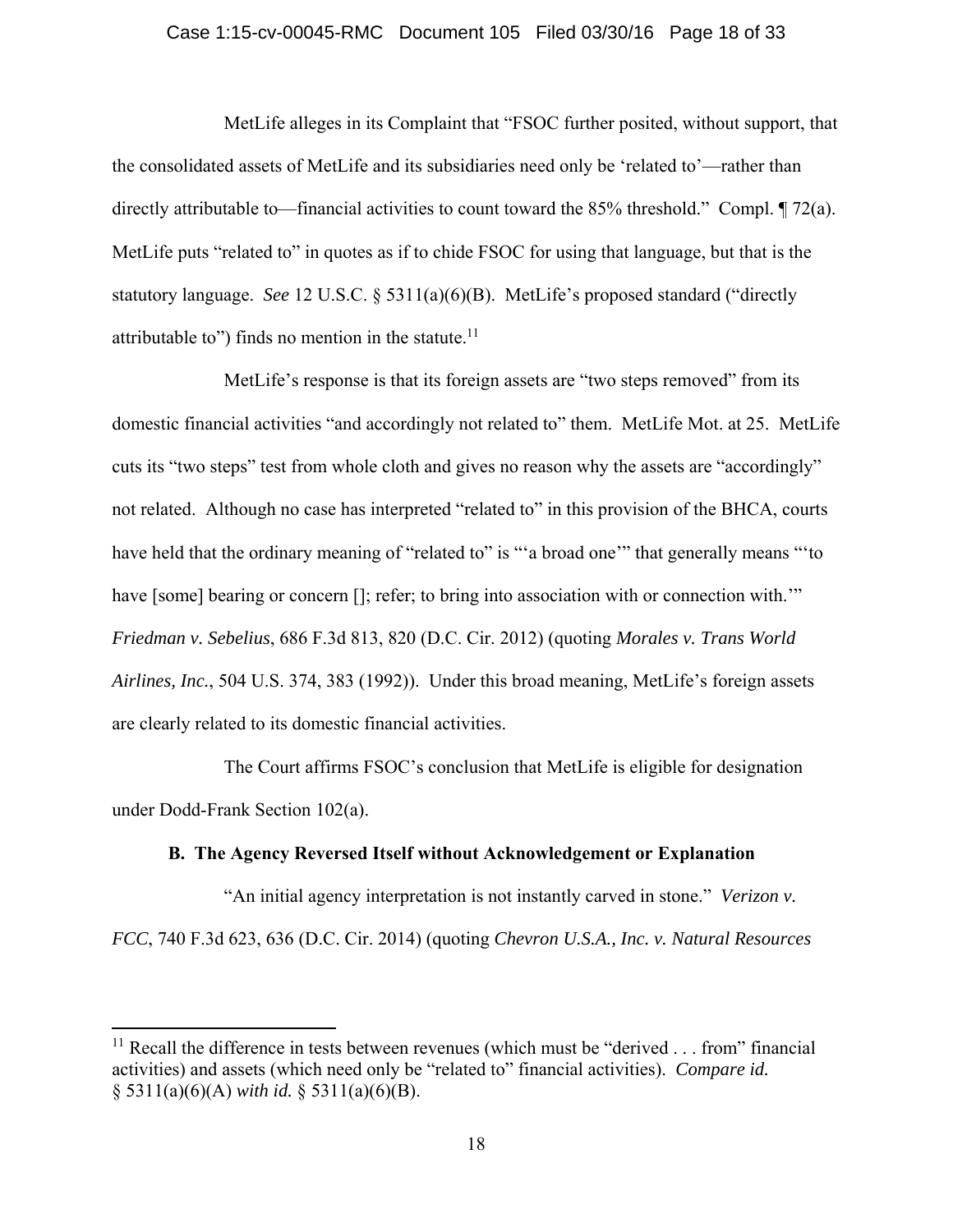*Defense Council, Inc.*, 467 U.S. 837, 863 (1984)).<sup>12</sup> However, the "reasoned decision-making ordinarily demands that an agency acknowledge and explain the reasons for a changed interpretation." *Verizon*, 740 F.3d at 636. The leading exposition of this rule comes from *Federal Communications Commission v. Fox Television Stations, Inc.*, 556 U.S. 502 (2009). Although it denies having changed course, FSOC invokes *Fox Television* for the proposition that any change was explained and, therefore, permissible. FSOC is incorrect on both points.

### **1. Vulnerability to material financial distress**

MetLife argues that FSOC violated its own Guidance by failing to assess MetLife's vulnerability to material financial distress before addressing the potential effect of that distress. *See* Compl. ¶¶ 95-99 (Count IV). The Guidance said that FSOC would do so. *See* 12 C.F.R. § 1310 App. A.II.d.1 (explaining that three categories of analysis "seek to assess the vulnerability of a nonbank financial company to financial distress"); *id.* (reasoning that companies "that are highly leveraged, that have a high degree of liquidity risk or maturity mismatch, and that are under little or no regulatory scrutiny are more likely to be more vulnerable to financial distress"). FSOC's explanation is that "the very risks that can make a company vulnerable to distress are the ones that can cause its distress to pose a threat to the broader economy." FSOC Mot. at 34. It reads the Guidance to dictate an evaluation of "whether, and how, the company's vulnerabilities, in a distress situation, could impact the broader financial system—not to assess whether distress could occur." *Id.*

FSOC's current argument misstates its Guidance in consequential fashion. The Guidance divided six categories of analysis into two distinct groups. The first group (size,

<sup>&</sup>lt;sup>12</sup> Under the *Chevron* framework, an agency merits deference to a reasonable interpretation of an ambiguous statute. *King v. Burwell*, 135 S. Ct. 2480, 2488 (2015).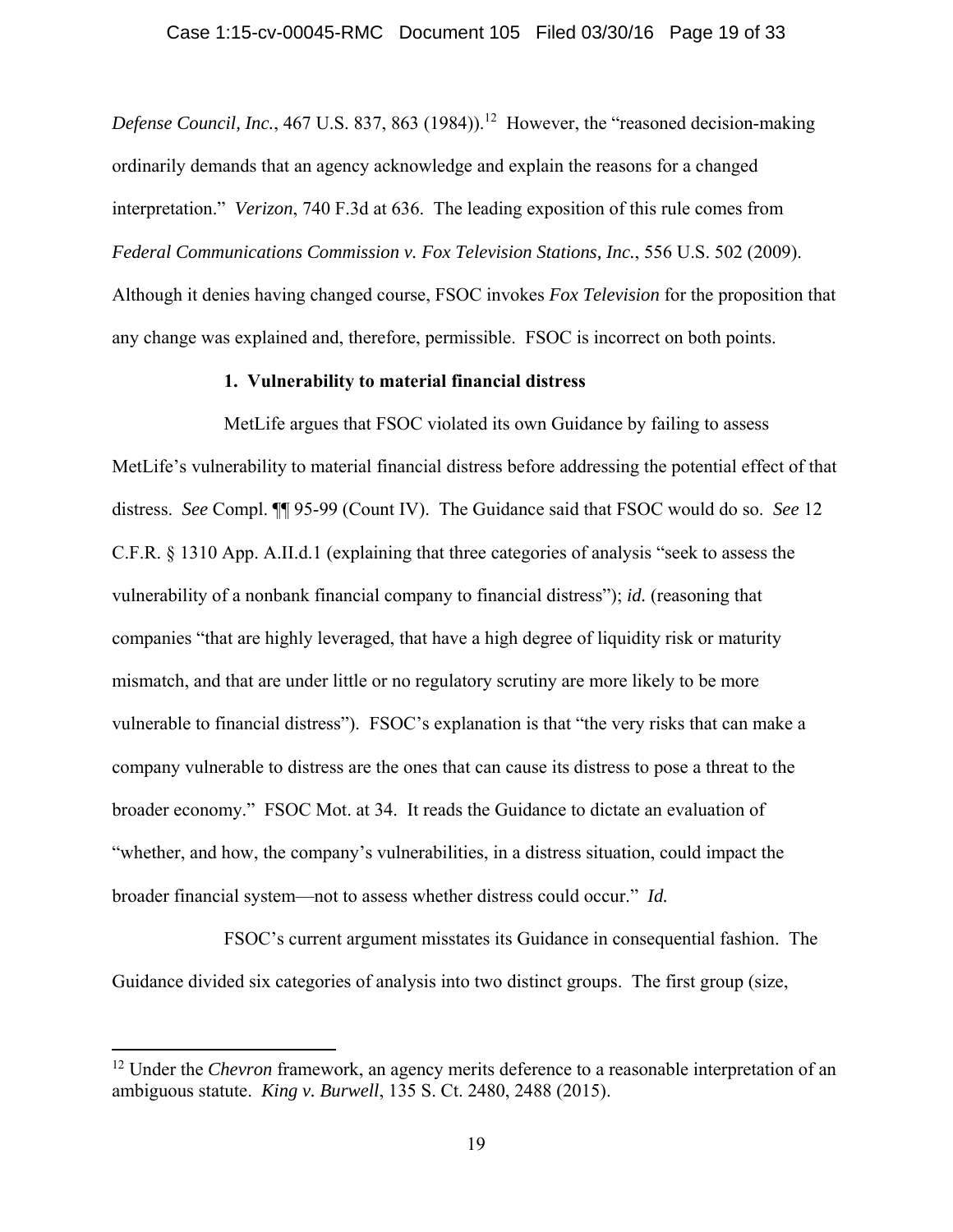## Case 1:15-cv-00045-RMC Document 105 Filed 03/30/16 Page 20 of 33

substitutability, and interconnectedness) was meant "to assess the potential impact of the nonbank financial company's financial distress on the broader economy." 12 C.F.R. § 1310 App. A.II.d.1. The second group (leverage, liquidity risk, and maturity mismatch) was meant "to assess the vulnerability of a nonbank financial company to financial distress." *Id.* The distinction was clear: FSOC intended the second group of analytical categories to assess a company before it became distressed and the first group to assess the impact of such distress on national financial stability. Yet in the Final Determination, FSOC posited that all six categories were meant *only* "to assess the potential effects of a company's material financial distress." JA 370. That is undeniably inconsistent.

FSOC's fallback position, taken for the first time at oral argument, is that any change in position was justified and explained. *See* 2/10/2016 Hr'g Tr. at 68:22-69:10 (alluding to *Fox Television*, 556 U.S. 502). *Compare* Hr'g Tr. at 68:22-69:10 *with* FSOC Mot. at 34 (arguing *only* that there was no change in position) *and* FSOC Reply at 41-43 (same).13 FSOC's new argument requires a careful examination of the Final Determination:

> The Interpretive Guidance does, as MetLife notes, state that three of those six categories—leverage, liquidity risk and maturity mismatch, and existing regulatory scrutiny—"seek to assess the vulnerability of a nonbank financial company to financial distress." MetLife suggests that the Council's consideration of these three categories requires a determination as to the likelihood or probability of a nonbank financial company's material financial distress. However, neither the Dodd-Frank Act nor the Interpretive Guidance requires or states that the Council will evaluate the probability or likelihood of material financial distress at a nonbank financial company. The Council instead stated its intent to assess

<sup>13</sup> Arriving so late, this argument could be disregarded completely. *See United States ex rel. Davis v. District of Columbia*, 793 F.3d 120, 127 (D.C. Cir. 2015). "Oral argument gives parties a chance to flesh out their existing theories of the case, but it does not properly serve as an opportunity for either party to present an entirely new theory of the case." *United States v. Liggins*, -- F. Supp. 3d --, No. 1:15-cr-53, 2016 WL 109861, at \*2 (N.D. Miss. Jan. 11, 2016). FSOC's argument was waived; the Court addresses it for the benefit of a reviewing court.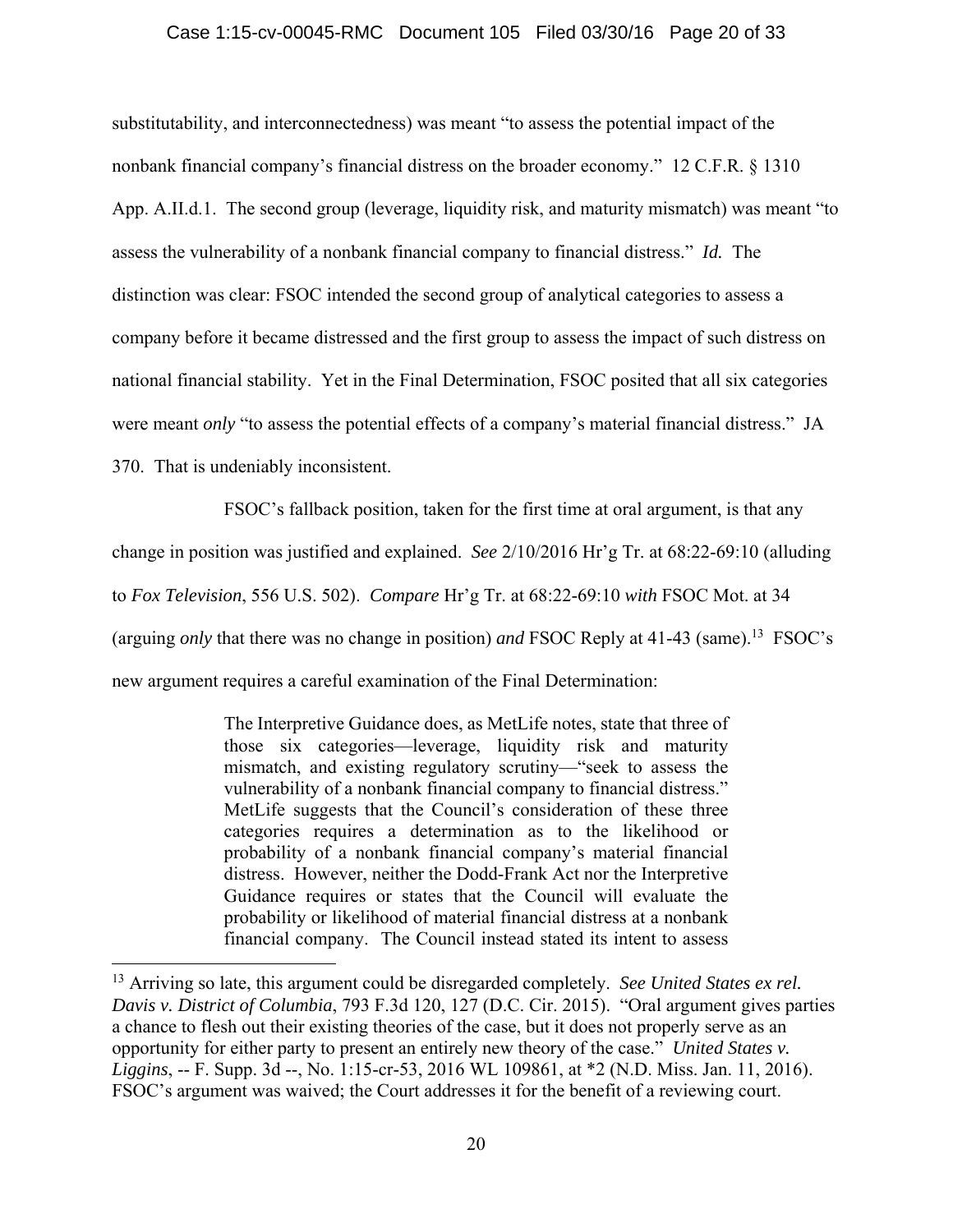how the company's material financial distress or activities could be transmitted to, or otherwise affect, other firms or markets, thereby causing a broader impairment of financial intermediation or of financial market functioning. Additionally, as noted in the Interpretive Guidance and illustrated in the analysis herein regarding these three categories, an assessment of the vulnerabilities at MetLife relating to the company's leverage, liquidity risk and maturity mismatch, and existing regulatory scrutiny is relevant to an assessment of whether and how material financial distress at MetLife could be transmitted to other financial firms and markets and thereby pose a threat to U.S. financial stability.

JA 370. FSOC's present argument—that *if* it changed position from the Guidance to the Final Determination, it did so with sufficient explanation—is inconsistent with the passage above. FSOC denied in the Final Determination, as it denies in its briefs and denied at oral argument, that it had changed positions at all. *See* Hr'g Tr. at 68:15-20 (FSOC: "I want to be perfectly clear about this. Our position is not that the Council changed its position. . . . Our position has been consistent all the way along.").

Because FSOC insists that it did not change its position in the Final

Determination, the precedent upon which FSOC relies is unavailing. *See Fox Television*, 556 U.S. at 515 ("[T]he requirement that an agency provide reasoned explanation for its action would ordinarily demand that it display awareness that it *is* changing position.") (emphasis in original). FSOC has steadfastly refused (and still refuses) to acknowledge that it changed positions on whether Dodd-Frank requires FSOC to assess vulnerability to financial distress. Even if FSOC conceded the point, *Fox Television* would require more: "of course the agency must show that there are good reasons for the new policy." *Id.* There were no "good reasons" offered in the Final Determination because FSOC stated that there was no "new policy" to begin with. *See* JA 370-71.<sup>14</sup>

<sup>&</sup>lt;sup>14</sup> The real import of *Fox Television* is that an agency "need not demonstrate to a court's satisfaction that the reasons for the new policy are *better* than the reasons for the old one." 556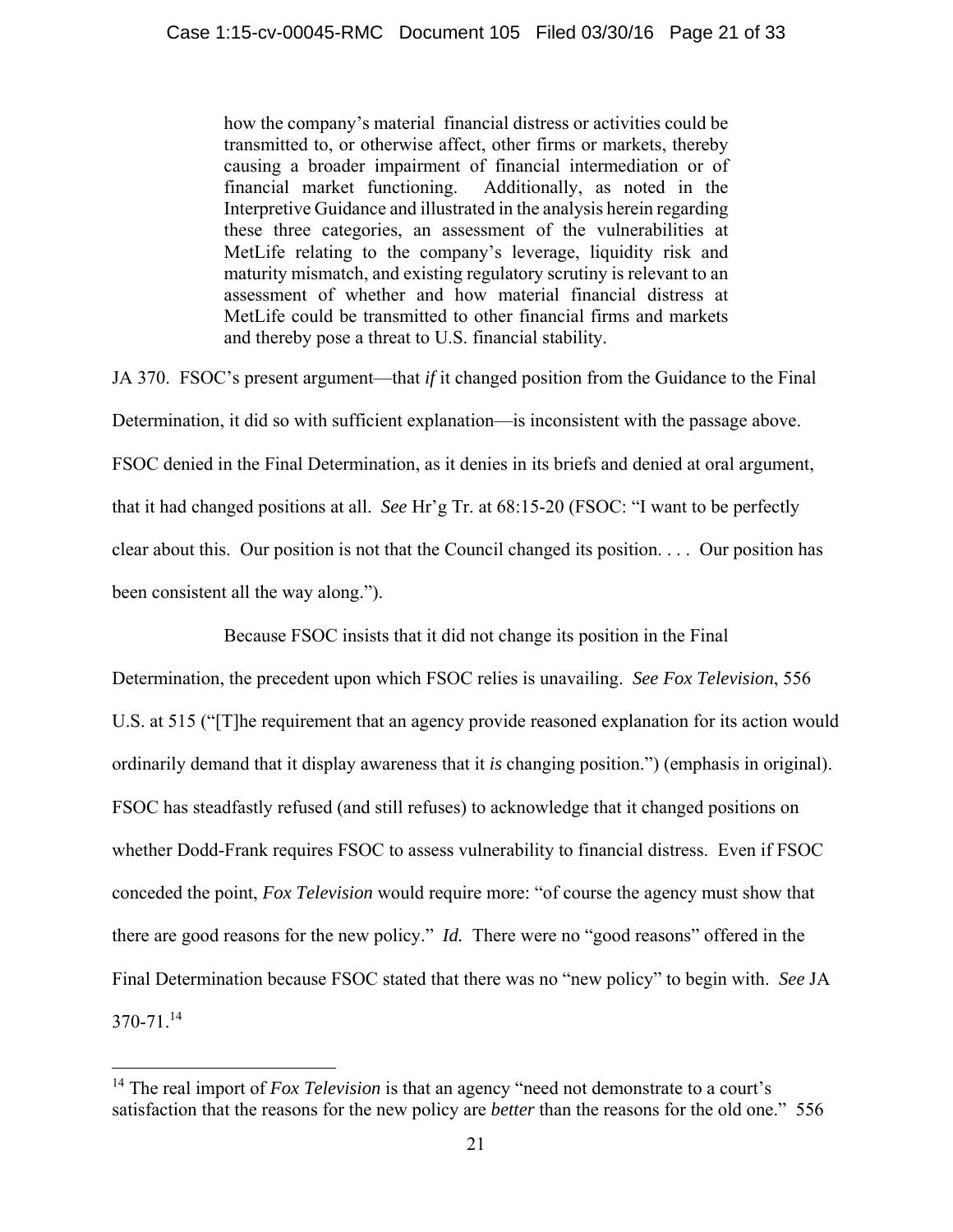FSOC was wrong then and is wrong now; the Final Determination changed

policies. Once again, the Guidance had stated clearly:

1

The remaining three categories—leverage, liquidity risk and maturity mismatch, and existing regulatory scrutiny of the nonbank financial company—*seek to assess the vulnerability of a nonbank financial company to financial distress*. Nonbank financial companies that are highly leveraged, have a high degree of liquidity risk or maturity mismatch, and are under little or no regulatory scrutiny are *more likely to be more vulnerable* to financial distress.

12 C.F.R. § 1310 App. A.II.d.1 (emphasis added); *see also id.* § A.II.d.2 (stating under the "Liquidity Risk and Maturity Mismatch" category that FSOC might consider "[a]sset-backed funding versus other funding, to determine a nonbank financial company's *susceptibility to*  distress in particular credit markets") (emphasis added).<sup>15</sup> The Guidance is thus inarguably different from FSOC's position in the Final Determination: that all six categories only meant "to assess the potential effects of a company's material financial distress." JA 370.

Responding to MetLife's arguments before it, FSOC declared in the Final

Determination—and maintains now—that the Guidance neither "requires [n]or states that [FSOC] will evaluate the probability or likelihood of material financial distress at a nonbank financial company." JA 370; *see* FSOC Reply at 41-42. Thus, FSOC attempts to distinguish between assessing vulnerability to distress and evaluating likelihood of distress. That facile

U.S. at 515 (emphasis in original). Rather, "it suffices that the new policy is permissible under the statute, that there are good reasons for it, and that the agency *believes* it to be better, which the conscious change of course adequately indicates." *Id.* (emphasis in original). In short, "a reasoned explanation is needed for disregarding facts and circumstances that underlay or were engendered by the prior policy." *Id.* at 516. The Court cannot begin that analysis here, because FSOC never compared two policies; it evidenced no "conscious change of course." *Id.* at 515.

<sup>&</sup>lt;sup>15</sup> Liquidity Risk and Maturity Mismatch was one of the categories that, according to FSOC, was meant "to assess the vulnerability of a nonbank financial company to financial distress." 12 C.F.R. § 1310 App. A.II.d.1.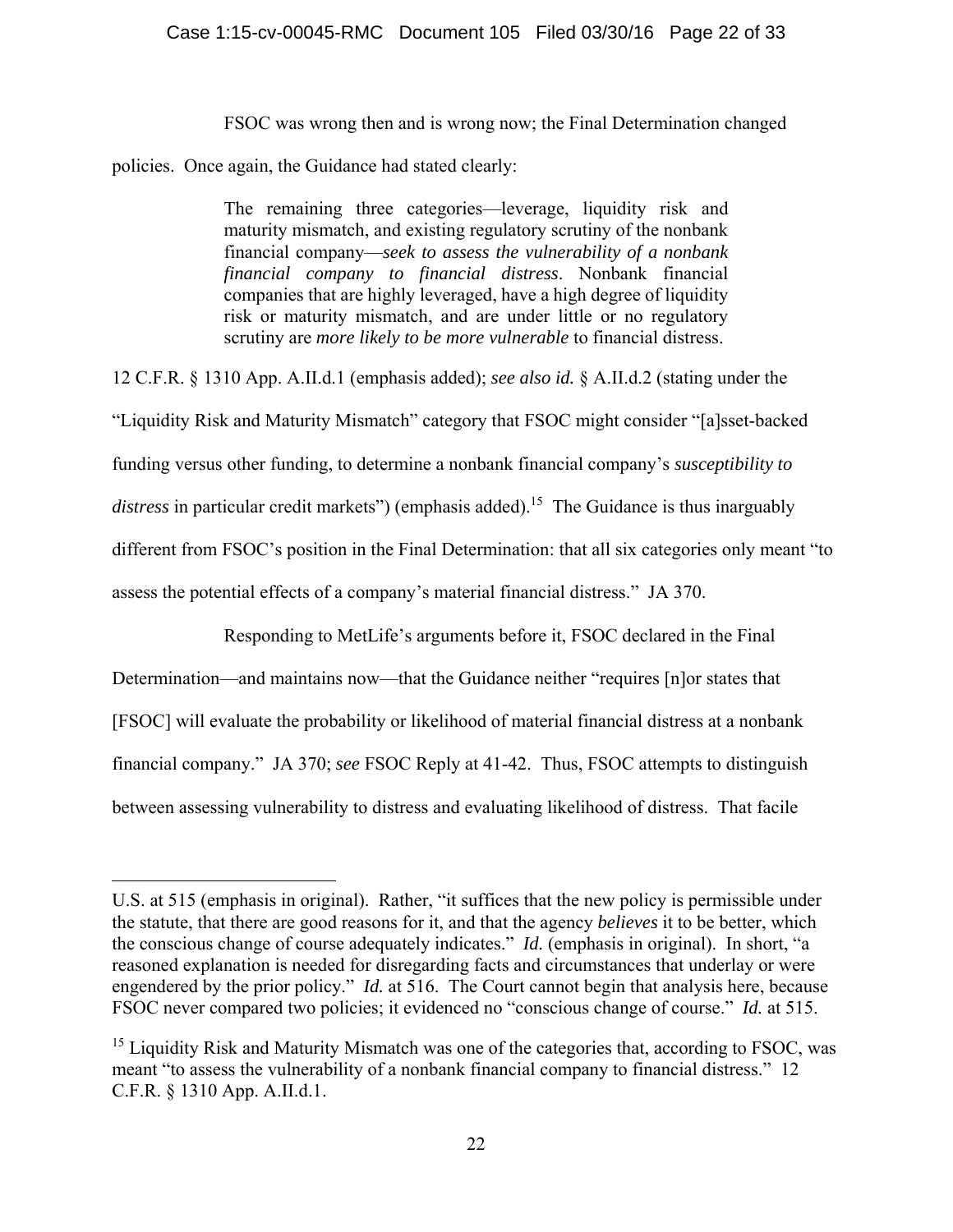## Case 1:15-cv-00045-RMC Document 105 Filed 03/30/16 Page 23 of 33

distinction erodes completely when one returns to the text of the Guidance: "Nonbank financial companies that are highly leveraged, have a high degree of liquidity risk or maturity mismatch, and are under little or no regulatory scrutiny are *more likely* to be more vulnerable to financial distress." 12 C.F.R. § 1310 App. A.II.d.1 (emphasis added). The term "more likely" demonstrates that FSOC did indeed commit to "evaluat[ing] the . . . likelihood of material financial distress" at a target company. JA 370; FSOC Reply at 41-42.16 FSOC's arguments to the contrary ignore its own straightforward Guidance.

Having changed policies from the Guidance to its Final Determination, FSOC was required to state "good reasons" for doing so. *Fox Television*, 556 U.S. at 515. At oral argument, FSOC offered the following:

> Even if Your Honor concludes that Council did change its position, it clearly explained why. As the Council explained in the final basis[,] the vulnerability analysis that Met[Life] is requesting would impose an unduly high and falsely precise standard.

Hr'g Tr. at 68:22-69:1. Counsel was referring to page 27 of the Final Determination, where FSOC said that "MetLife's interpretation of the First Determination Standard would set an unduly high and falsely precise threshold." JA 369. Two observations are necessary. First, as noted above, the statement does not acknowledge or explain any change in policy; to the contrary, FSOC denied that Dodd-Frank required a probability analysis to begin with. In other words, FSOC maintained that it was right all along. Second, the quoted remark comes from the parties' dispute over what the statute required. *See generally JA* 369-70.<sup>17</sup> It was not until the

<sup>&</sup>lt;sup>16</sup> The first passage also shows FSOC using "likely" and "vulnerable" in the same breath, belying the argument in litigation that FSOC saw them as distinct analytical concepts. *Compare* 12 C.F.R. § 1310 App. A.II.d.1 *with* FSOC Reply at 41-42.

 $17$  The passage also seems to address the probability of market destabilization, not of MetLife's incurring distress in the first place: "MetLife's interpretation of the First Determination Standard would set an unduly high and falsely precise threshold and would thereby impede the Council's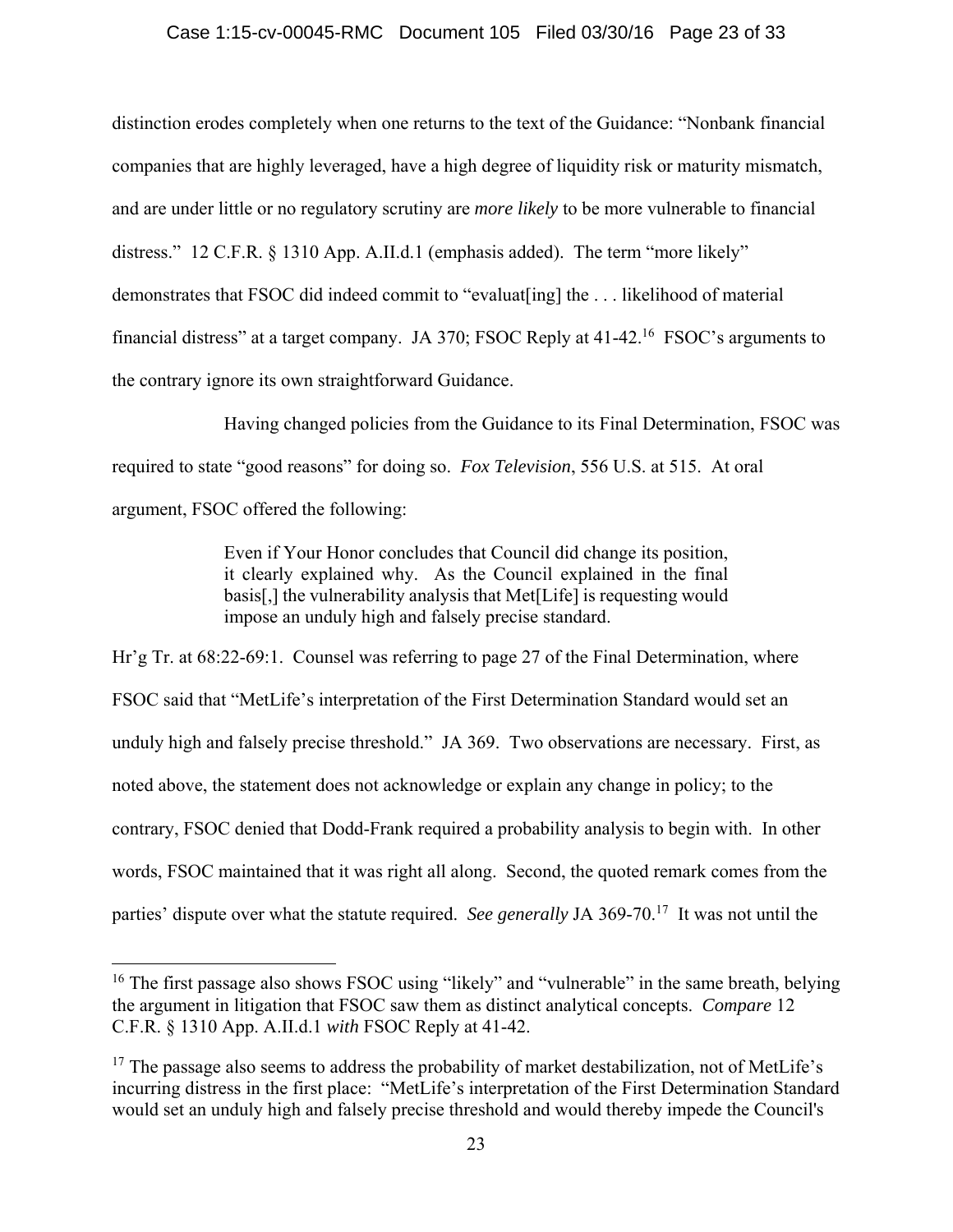## Case 1:15-cv-00045-RMC Document 105 Filed 03/30/16 Page 24 of 33

next page of the Final Determination, JA 370, that FSOC addressed MetLife's argument that the Guidance had called for a vulnerability analysis. There was no acknowledgment of FSOC's departure from that Guidance, and certainly no explanation for it. *See id.*

In sum, FSOC's argument was not only waived; it fails on the merits. Because FSOC made no "conscious change in course," *Fox Television*, 556 U.S. at 515, it has never explained why it abandoned the Guidance and refused to evaluate MetLife's vulnerability to material financial distress. The only explanation offered was out of context and admitted no change. The Final Determination was therefore arbitrary and capricious and must be rescinded.<sup>18</sup>

# **2. ". . . could pose a threat to the financial stability of the United States."**

In its Guidance, FSOC stated that a nonbank financial company could only

threaten U.S. financial stability "if there would be an impairment of financial intermediation or of financial market functioning that would be sufficiently severe to inflict significant damage on the broader economy." 12 C.F.R. § 1310 App. A.II.a. MetLife alleges that the Final Determination did not abide by that standard. Compl. ¶ 72(d) ("Because it never projected any

ability appropriately to address *potential threats to U.S. financial stability*." JA 369 (emphasis added); *see also* FSOC Reply at 14 ("The Council properly declined to quantify the 'probability' or 'likelihood' *of a threat to U.S. financial stability*, explaining that such a standard would set 'an unduly high and falsely precise threshold' and 'impede the Council's ability appropriately to address potential threats to U.S. financial stability.'") (quoting JA 369) (emphasis added).

<sup>18</sup> The Court does not deny that FSOC has the authority to interpret the statute. *See* FSOC Mot. at 35 ("At a minimum, the Council's interpretation of the statute is a permissible one that merits *Chevron* deference."). However, having formally interpreted congressional intent to require a vulnerability analysis under three separate analytical categories, FSOC was not free to abandon that approach without explanation. *Fox Television*, 556 U.S. at 515. MetLife relied on the Guidance for years, including in multiple submissions to FSOC (JA 787-2327), before finding out that FSOC had inexplicably changed its approach. *See Fox Television*, 556 U.S. at 515 ("[W]hen its prior policy has engendered serious reliance interests that must be taken into account," an agency "must provide a more detailed justification than what would suffice for a new policy created on a blank slate.").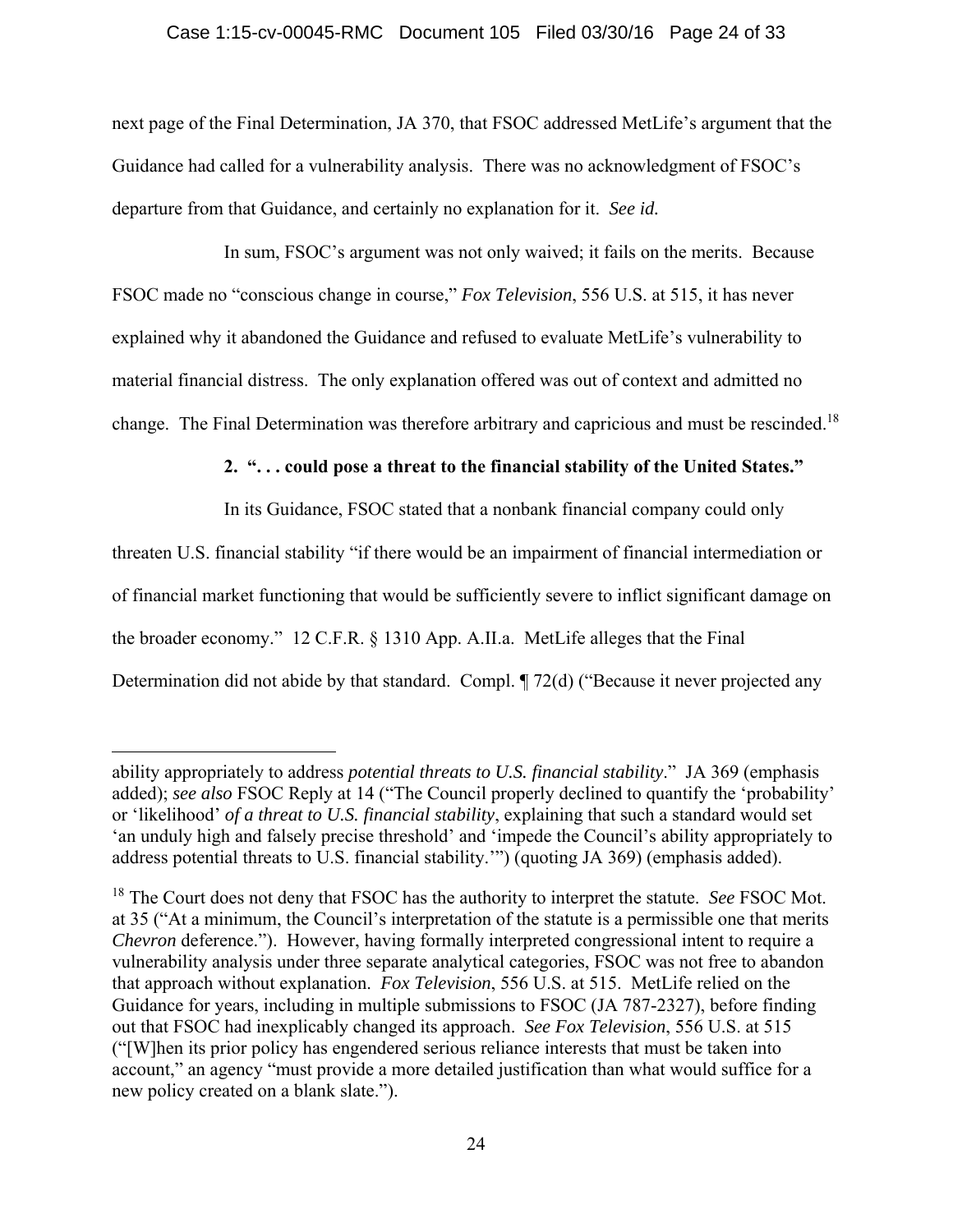### Case 1:15-cv-00045-RMC Document 105 Filed 03/30/16 Page 25 of 33

estimated losses, FSOC never established a basis for a finding that MetLife's material financial distress would 'materially impair' MetLife counterparties within the meaning of the Council's Interpretive Guidance<sup>[.]"</sup>).<sup>19</sup> MetLife is correct.

Indeed, the Final Determination hardly adhered to any standard when it came to assessing MetLife's threat to U.S. financial stability. The Exposure channel analysis merely summed gross potential market exposures, without regard to collateral or other mitigating factors. For example: "In the event that MetLife were to experience material financial distress, the holders of its \$30.6 billion in [Funding Agreement Backed Securities (FABS)], including investment funds and large banking organizations, could sustain losses." JA 420-21.<sup>20</sup> From that point, FSOC assumed that any such losses would affect the market in a manner that "would be sufficiently severe to inflict significant damage on the broader economy." 12 C.F.R. § 1310 App. A.II.a. These kinds of assumptions pervade the analysis; every possible effect of MetLife's imminent insolvency was summarily deemed grave enough to damage the economy. For example, FSOC posited that "contagion can result when relatively modest direct, individual losses cause financial institutions with widely dispersed exposures to actively manage their balance sheets in a way that destabilizes markets." JA 478. But FSOC never projected *what* the losses would be, *which* financial institutions would have to actively manage their balance sheets,

<sup>&</sup>lt;sup>19</sup> *See also id.* 117(a) (Count VI) ("FSOC failed to make the necessary statutory determination of a threat to U.S. financial stability, or even to determine that counterparties would be "materially impaired," as required by its Interpretive Guidance."). The Court does not accept all of the theories alleged in Count VI, but rests its decision on the basis that FSOC erred as a matter of administrative law by contradicting its own Guidance.

 $20$  The term "could sustain losses," with no quantification whatsoever, is a mainstay of the Exposure channel analysis. *See* JA 421 (in two different contexts), 422, 444, 445, 446, 480. The same goes for the term "could suffer losses." *See* JA 418, 422, 427, 429 (in two different contexts), 451, 461 (in two different contexts), 473.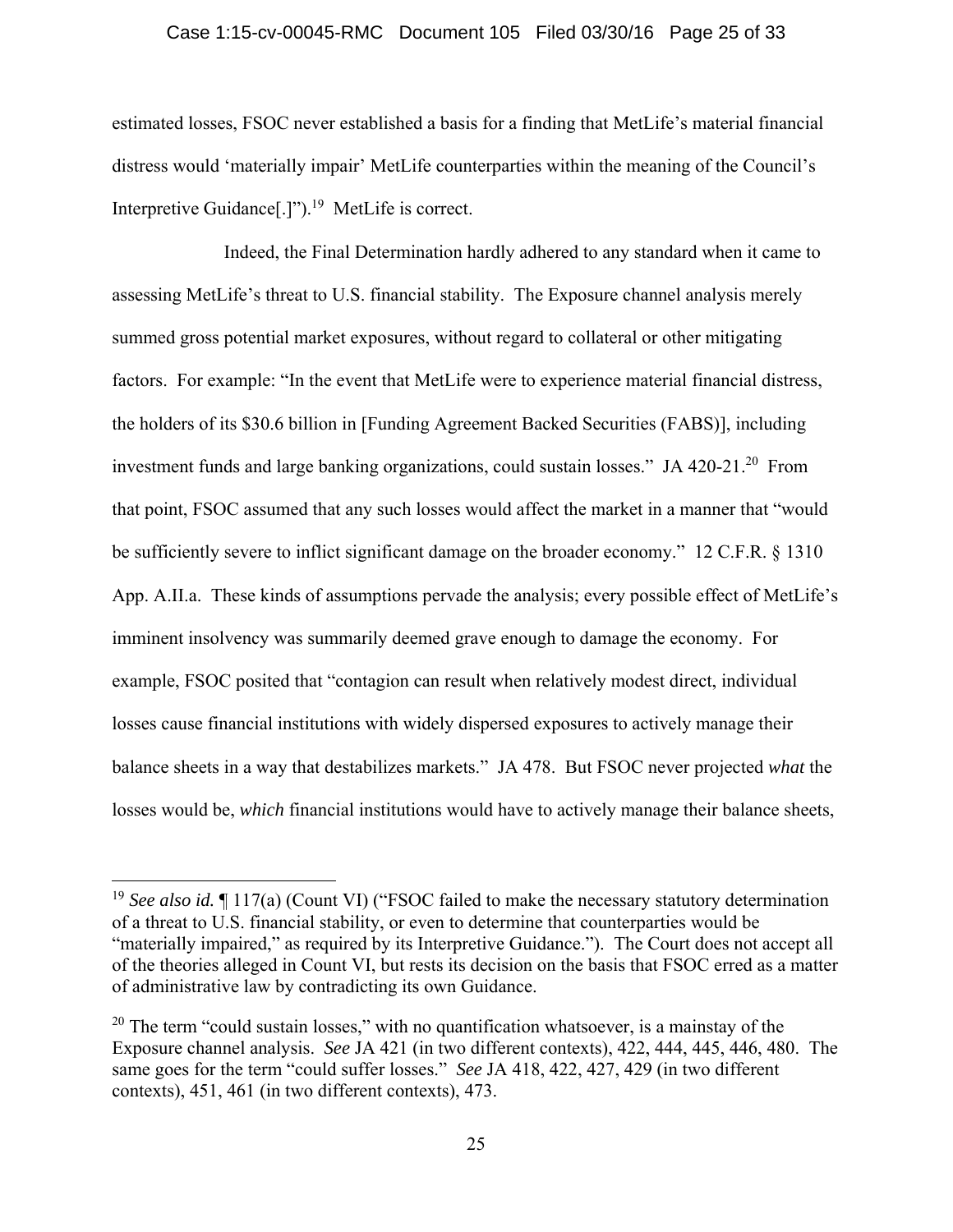### Case 1:15-cv-00045-RMC Document 105 Filed 03/30/16 Page 26 of 33

or *how* the market would destabilize as a result. This Court cannot affirm a finding that MetLife's distress would cause severe impairment of financial intermediation or of financial market functioning—even on arbitrary-and-capricious review—when FSOC refused to undertake that analysis itself. Predictive judgment must be based on reasoned predictions; a summary of exposures and assets is not a prediction.

 It was not by accident or oversight that FSOC refused to engage. MetLife raised this issue in the context of FSOC's Exposure channel analysis. *See generally* JA 474-77 (FD § 4.2.5, "Methodological Differences in Exposure Calculations"). MetLife challenged, among other things, FSOC's failure to reduce exposures in the amount of \$48.7 billion to account for collateralization. JA 475. FSOC responded that "[w]hile collateralization of exposures serves as a mitigant to direct losses, this analysis evaluates gross exposures, specifically gross of securities collateral, because even fully collateralized exposures can result in negative externalities." *Id.* FSOC explained further that "liquidations could place downward pressure on the prices of the assets involved, potentially spreading financial distress to other market participants that hold assets of the same class." *Id.* In other words, "collateralization of an exposure reduces the danger that financial distress will spread through the exposure transmission channel only by increasing the danger that it will spread through the asset liquidation channel . . . ." JA 475. Thus, to avoid accounting for collateral and other mitigating factors in its Exposure analysis, FSOC posited that these factors would only worsen the Asset Liquidation impact.<sup>21</sup> But neither impact is actually quantified.

 $21$  If MetLife's reliance on collateral and other mitigating measures would prevent Exposure losses—even if at the cost of Asset-Liquidation losses—it would seem logical to conclude that MetLife would threaten U.S. financial stability through the Asset Liquidation Channel and not through the Exposure Channel. Instead, while admitting that MetLife's collateral (and other mitigating factors) shifted the danger from Exposure to Asset Liquidation, FSOC maintained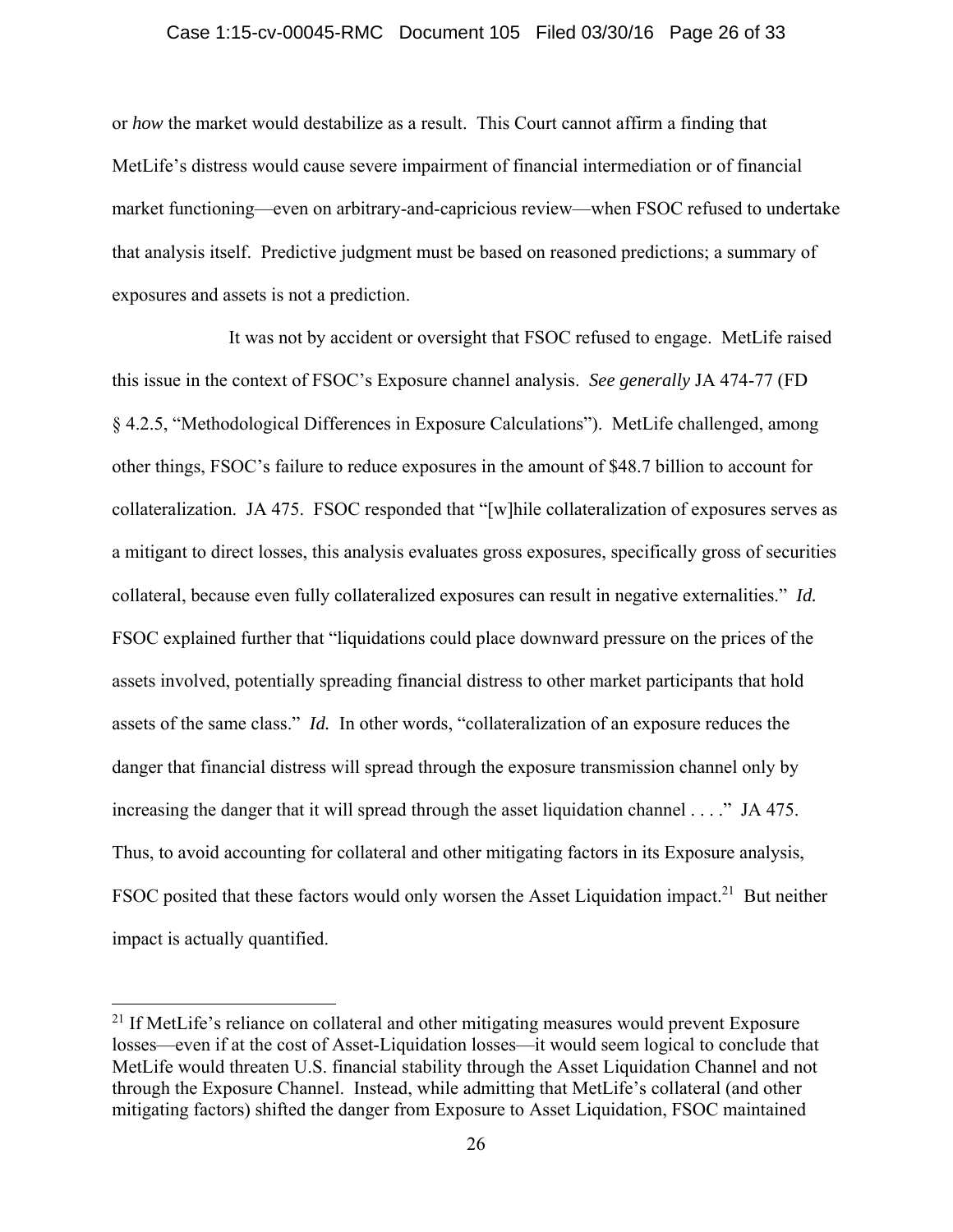### Case 1:15-cv-00045-RMC Document 105 Filed 03/30/16 Page 27 of 33

Ultimately it is clear that FSOC did not—under either the Exposure or Asset Liquidation channels—apply the standard announced in the Guidance. Faced with MetLife's argument that it should reduce exposure estimates by an expected recovery rate, FSOC refused to do so because "total exposures to MetLife can be used to evaluate the company's interconnectedness and to compare exposures to MetLife with exposures to other financial institutions." JA 476. Yet FSOC stressed that "the exposure estimates are not estimates of market participants' expected losses." *Id.* That comment summarizes the problem: FSOC was content to evaluate interconnectedness and to refrain from calculating actual loss, *i.e.*, to stop short of projecting what could actually happen if MetLife were to suffer material financial distress. That mode of thinking is entirely consistent with Dodd-Frank's second determination standard, under which a company's "nature, scope, size, scale, concentration, interconnectedness, or mix of [its] activities" alone "could pose a threat to the financial stability of the United States." 12 U.S.C. § 5323(a)(1). But that was not the standard invoked by FSOC. *See* JA 368 ("The Council has evaluated MetLife under the First Determination Standard."). The First Determination Standard requires a causal connection between the company's material financial distress and the resultant "impairment of financial intermediation or of financial market functioning." 12 C.F.R. § 1310 App. A.II.a. That impairment must also be "sufficiently severe" to inflict "significant damage" on the U.S. economy. *Id.* The Final Designation assumed such damage but never explained how it would result, in contravention of the Guidance. That assumption reflected a change in policy, one that was neither acknowledged nor explained in the Final Determination, and which was therefore arbitrary and capricious.

without reasoned explanation that both transmission channels were implicated by the same dire predictions.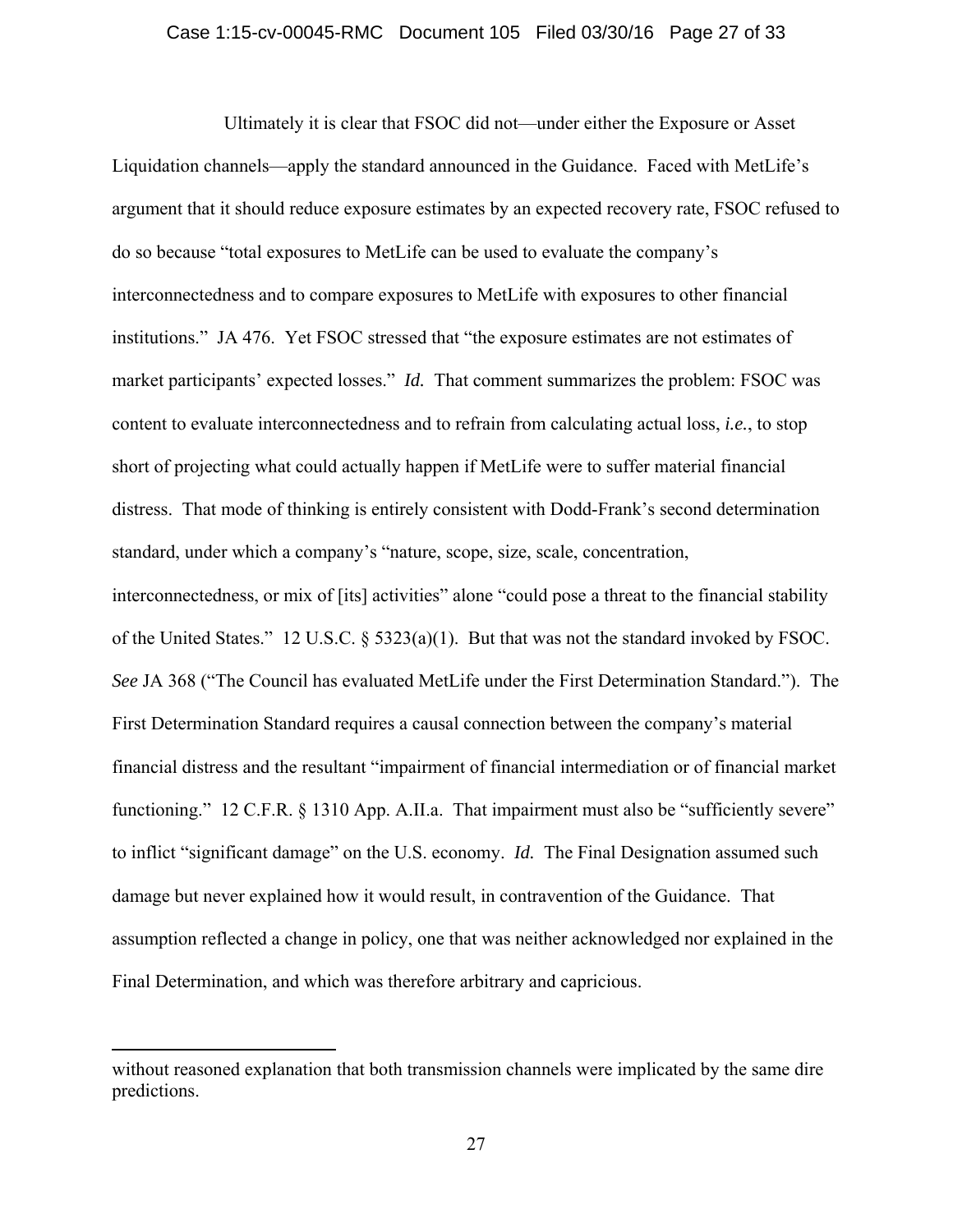### Case 1:15-cv-00045-RMC Document 105 Filed 03/30/16 Page 28 of 33

 FSOC acted contrary to its Guidance, which was published for notice and comment nearly two years before MetLife was informed that it was being considered for designation. Having announced two key interpretations, FSOC was required either to maintain them or to explain its deviation from them. It did neither. FSOC's reversal on either of these interpretations is enough to rescind the Final Determination as arbitrary and capricious.

## **B. The Agency Ignored a Relevant Consideration: Cost**

There is no doubt that FSOC refused to consider the costs of its Final Determination to MetLife, and purposefully so. *See* JA 371 ("There is no requirement under the Dodd-Frank Act or other applicable law for the Council to conduct MetLife's proposed costbenefit analysis with respect to determinations . . . ."). MetLife alleges in Count VII that FSOC was arbitrary and capricious in taking this position. Compl.  $\P$  130-34. The costs to MetLife are "important aspect[s] of the problem" in MetLife's view, and FSOC was therefore obligated to consider them. *Id.* ¶ 133 (quoting *State Farm*, 463 U.S. at 43).

The Complaint alleges more specifically that it was arbitrary and capricious to weaken the very company that was meant to be fortified by new regulation. Compl. ¶ 131. Yet that is what FSOC allegedly did, by foisting "billions of dollars" of regulatory costs on MetLife under the auspices of safeguarding it. *Id.*  $\parallel$  132. To avoid suffering this loss, MetLife argues that it would have to raise prices and withdraw from certain markets, thereby reducing consumer choice and competition. *Id.* Neither is a rational result, according to MetLife.

 FSOC rejoins that Dodd-Frank does not require a cost-benefit analysis, something that an agency need not undertake absent congressional command. FSOC Mot. at 35-37.22

1

<sup>22</sup> FSOC compiles D.C. Circuit precedent on this point. FSOC Mot. at 36 (citing *City of Portland v. EPA*, 507 F.3d 706, 712 (D.C. Cir. 2007); *Inv. Co. Inst. v. CFTC*, 720 F.3d 370, 377- 78 (D.C. Cir. 2013); *Nat'l Ass'n of Home Builders v. EPA*, 682 F.3d 1032, 1039 (D.C. Cir.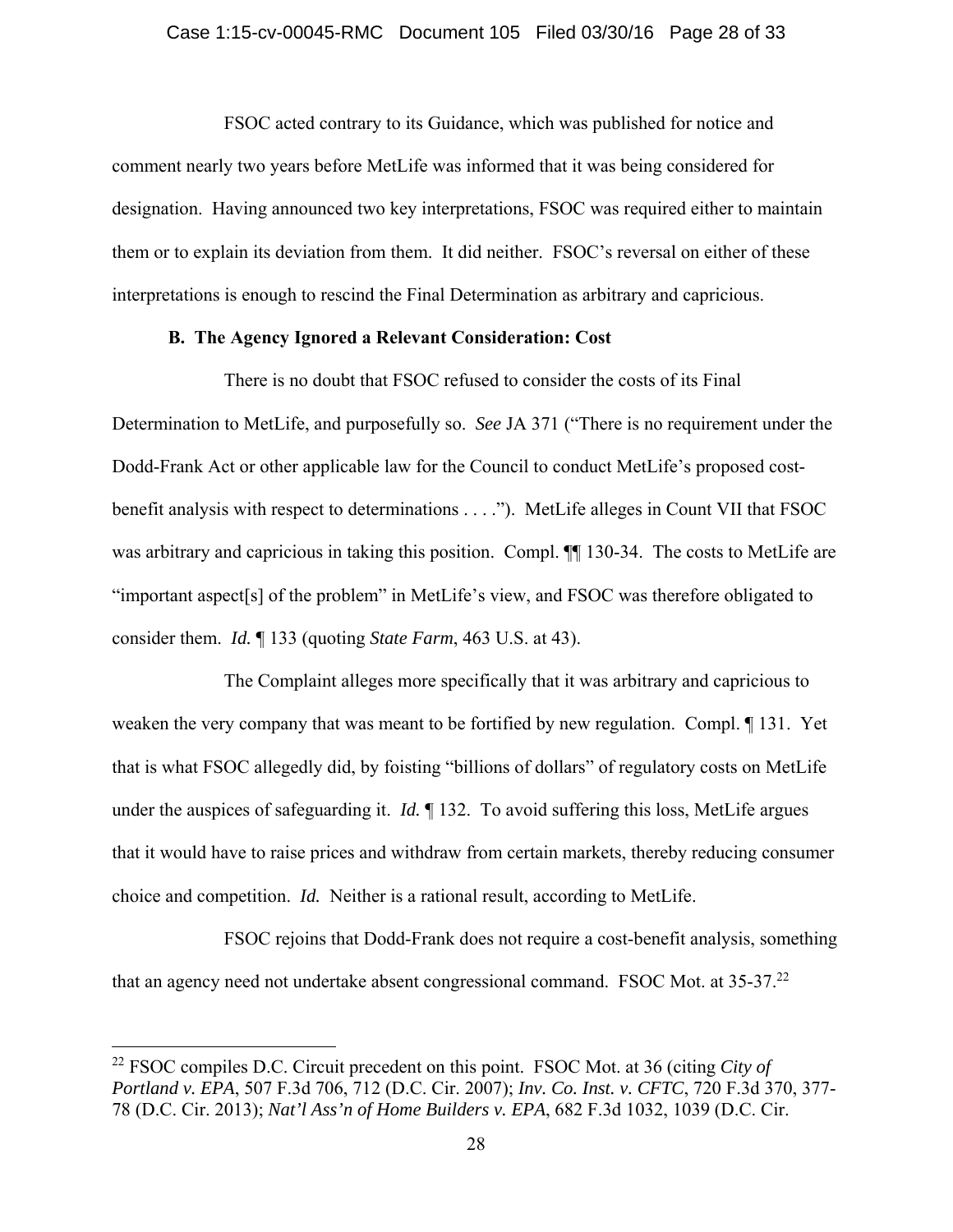### Case 1:15-cv-00045-RMC Document 105 Filed 03/30/16 Page 29 of 33

FSOC points out that adjacent provisions in Dodd-Frank do require such analysis. *See, e.g.*, 12 U.S.C. § 5493(d)(7)(A)(i)(IV) (requiring "a cost-benefit analysis" of a certification program for financial counselors); *id.* § 5512(b)(2)(A)(i) (requiring CFPB to consider the "potential benefits and costs to consumers and covered [companies]" of proposed consumer protection regulations). FSOC urges the Court not to imply a requirement "to consider costs that has elsewhere, and so often, been expressly granted" by Congress. FSOC Mot. at 37 (quoting *Whitman v. Am. Trucking Ass'n, Inc.*, 531 U.S. 457, 467 (2001)). Should the Court disagree, FSOC argues that its interpretation of the statute merits *Chevron* deference.

 Just last term, the Supreme Court decided *Michigan v. Environmental Protection Agency*, 135 S. Ct. 2699 (2015), where it entertained a challenge to certain regulations under the Clean Air Act.<sup>23</sup> That statute empowers EPA to regulate power plants only if "regulation is appropriate and necessary." 42 U.S.C. § 7412(n)(1)(A). Having estimated some \$9.6 billion per year in regulatory costs, EPA had nonetheless refused to consider cost in its calculus. *Michigan*, 135 S. Ct. at 2705-06. The Court invalidated EPA's rule on the grounds that it misinterpreted the statue, even under the deferential rubric of *Chevron*.

 The Court first observed that "agency action is lawful only if it rests 'on a consideration of the relevant factors.'" *Id.* at 2706 (quoting *State Farm*, 463 U.S. at 43) (internal quotation marks omitted). The Court then turned to the statutory text, noting that "'appropriate' is 'the classic broad and all-encompassing term that naturally and traditionally includes

<sup>2012)).</sup> For the reasons that follow, the proposition espoused in these cases may not survive *Michigan v. Environmental Protection Agency*, 135 S. Ct. 2699 (2015).

<sup>&</sup>lt;sup>23</sup> *Michigan* was decided after the parties' cross-motions for summary judgment were filed, but both parties addressed the case in their reply briefs. *See* FSOC Reply at 45-46; MetLife Reply at 29-30.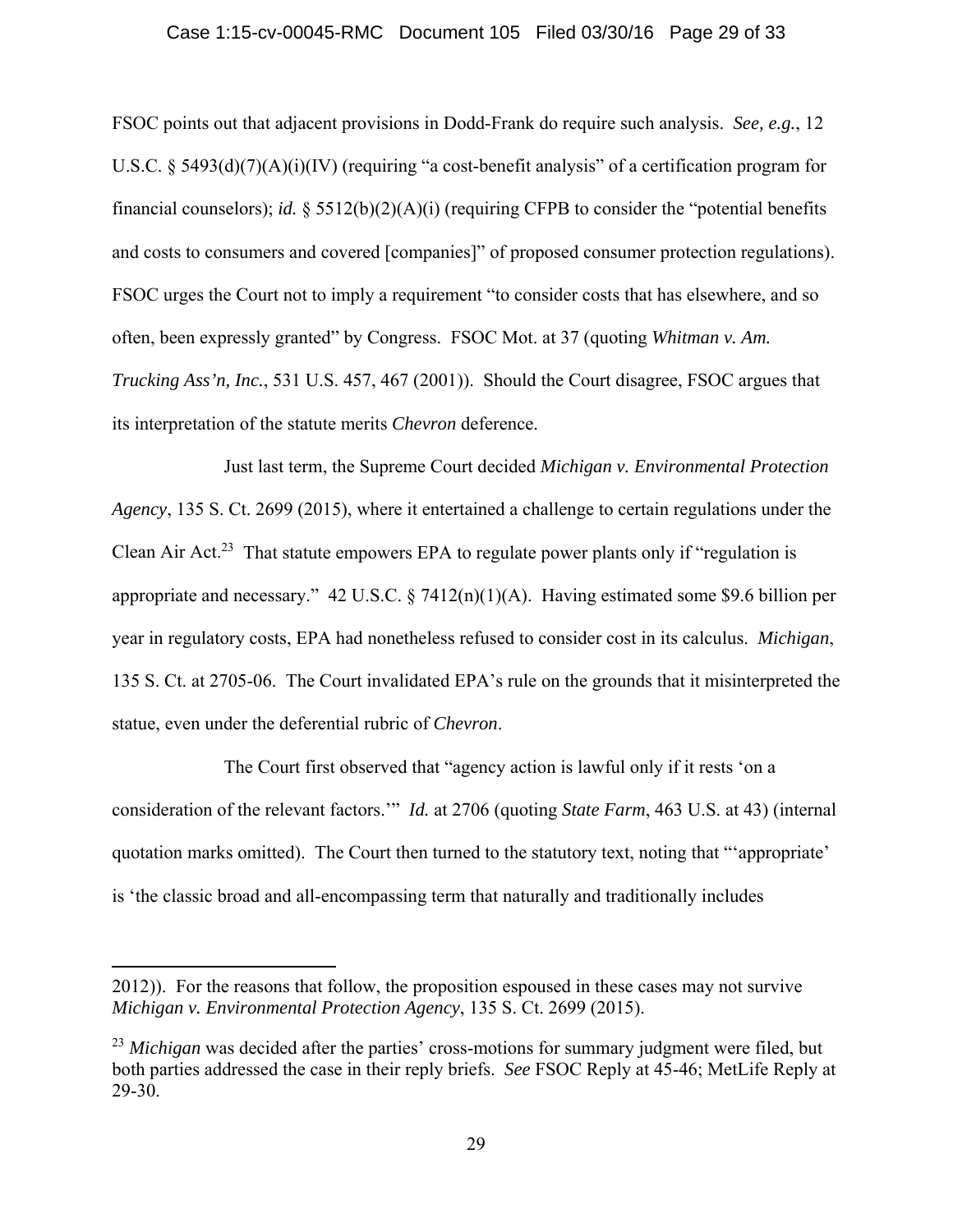consideration of all the relevant factors.'" *Id.* at 2707 (citing *White Stallion Energy Ctr., LLC v.* 

*EPA*, 748 F.3d 1222, 1266 (D.C. Cir. 2014) (Kavanaugh, J., concurring in part and dissenting in

part)). Although the term leaves some discretion, "an agency may not 'entirely fai[l] to consider

an important aspect of the problem' when deciding whether regulation is appropriate."

*Michigan*, 135 S. Ct. at 2707 (citing *State Farm*, 463 U.S. at 43).

The Court easily concluded that cost was an important aspect of the problem. *Id.* 

at 2707 ("One would not say that it is even rational, never mind 'appropriate,' to impose billions

of dollars in economic costs in return for a few dollars in health or environmental benefits."). To

the contrary, cost-benefit analysis is a central part of the administrative process:

Agencies have long treated cost as a centrally relevant factor when deciding whether to regulate. Consideration of cost reflects the understanding that reasonable regulation ordinarily requires paying attention to the advantages *and* the disadvantages of agency decisions. It also reflects the reality that "too much wasteful expenditure devoted to one problem may well mean considerably fewer resources available to deal effectively with other (perhaps more serious) problems." *Entergy Corp. v. Riverkeeper, Inc.*, 556 U.S. 208, 233 (2009) (Breyer, J., concurring in part and dissenting in part). Against the backdrop of this established administrative practice, it is unreasonable to read an instruction to an administrative agency to determine whether "regulation is appropriate and necessary" as an invitation to ignore cost.

*Id.* at 2707-08<sup>24</sup> In the end, cost must be balanced against benefit because "[n]o regulation is

'appropriate' if it does significantly more harm than good." *Id.* at 2707.

<sup>&</sup>lt;sup>24</sup> The holding in *Michigan* is also consistent with longstanding practices of the current and previous Administrations. *See* Executive Order No. 13,563 § 1(a) (Jan. 18, 2011) ("Our regulatory system . . . must take into account benefits *and costs*, both quantitative and qualitative.") (emphasis added); Executive Order No. 12,866 § 1(b)(6) (Sep. 30, 1993) ("Each agency shall assess *both the costs and the benefits* of the intended regulation and . . . propose or adopt a regulation only upon a reasoned determination that the benefits of the intended regulation justify its costs.") (emphasis added).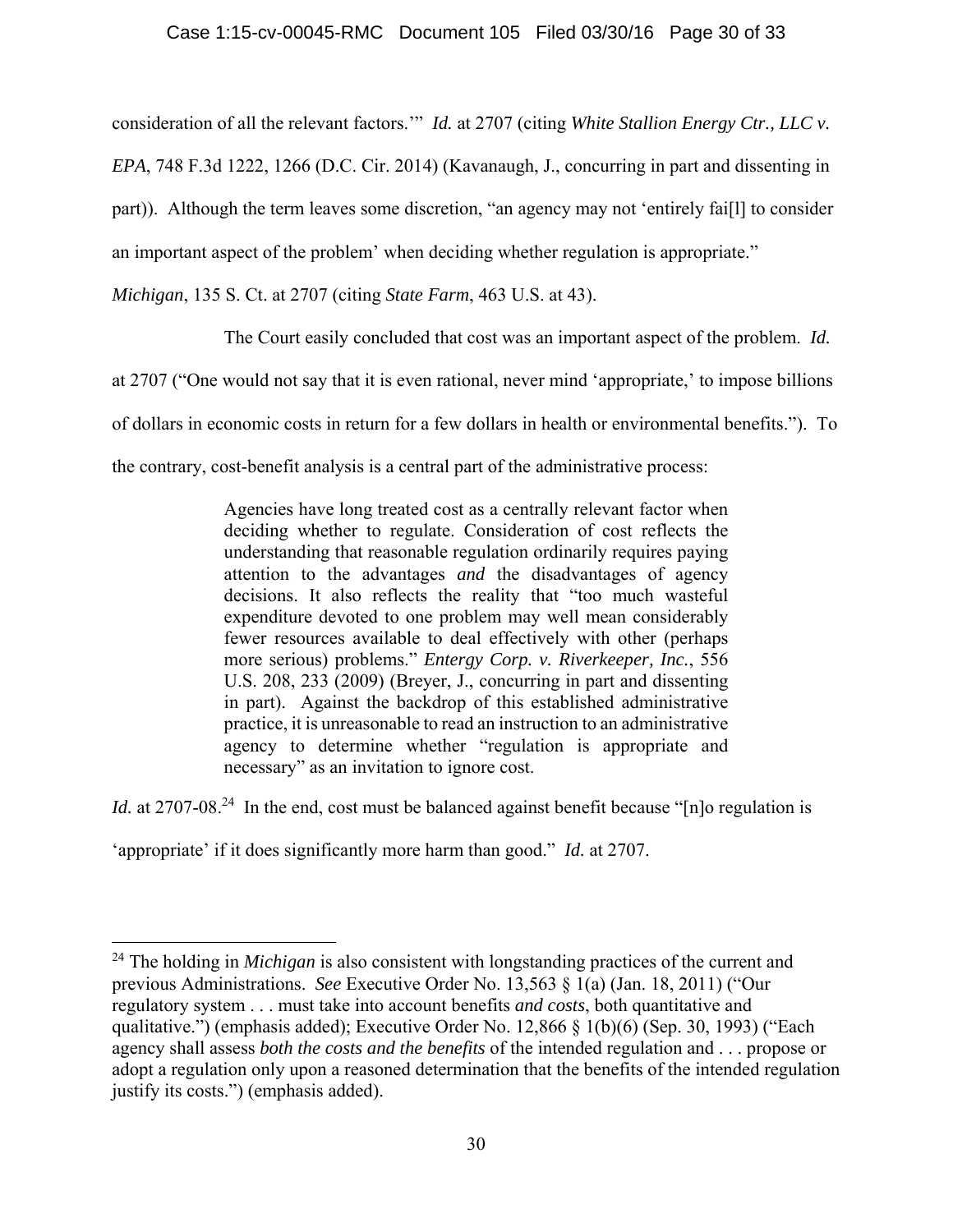### Case 1:15-cv-00045-RMC Document 105 Filed 03/30/16 Page 31 of 33

 "Appropriate" is also the touchstone of the catch-all factor in Dodd-Frank Section 113. *See* 12 U.S.C. § 5323(a)(2)(K). Notwithstanding this facial similarity between Dodd-Frank and the Clean Air Act, however, Dodd-Frank only requires FSOC to consider appropriate "riskrelated" factors. *Id.* That distinction is addressed below.

 FSOC cites *Michigan* and *Whitman* for the combined proposition that "[w]here a statute 'expressly directs [an agency] to regulate on the basis of a factor that on its face does not include cost, [it] normally should not be read as implicitly allowing the Agency to consider cost anyway.'" FSOC Reply at 45 (quoting *Michigan*, 135 S. Ct. at 2709; *Whitman*, 531 U.S. at 467). The quote is accurate, but FSOC omits the next two sentences from *Michigan*:

> That principle has no application here. "Appropriate and necessary" is a far more comprehensive criterion than "requisite to protect the public health"; read fairly and in context, as we have explained, the term plainly subsumes consideration of cost.

135 S. Ct. at 2709. The same textual hook in 12 U.S.C. § 5323(a)(2)(K) ("appropriate") would thus require FSOC to consider the cost of designating a company for enhanced supervision, provided that cost is a "risk-related" factor.

 FSOC points to adjacent terms in Dodd-Frank that expressly mention cost. FSOC Mot. at 36 n.22 (citing 12 U.S.C. §§ 5493(d)(7)(A)(i)(IV), 5512(b)(2)). But the *Michigan* Court considered and rejected the same argument. *See* 135 S. Ct. at 2709 ("It is unreasonable to infer that, by expressly making cost relevant to other decisions, the Act implicitly makes cost irrelevant to the appropriateness of regulating power plants.").

Assuming that cost is "appropriate" to consider, the question remains whether it is "risk-related." 12 U.S.C. §  $5323(a)(2)(K)$ . FSOC argues that the "potential cost to a designated company cannot properly be considered a 'risk-related' factor, because it is unrelated to the question posed by the statutory standard: whether the company's 'distress . . . could pose a threat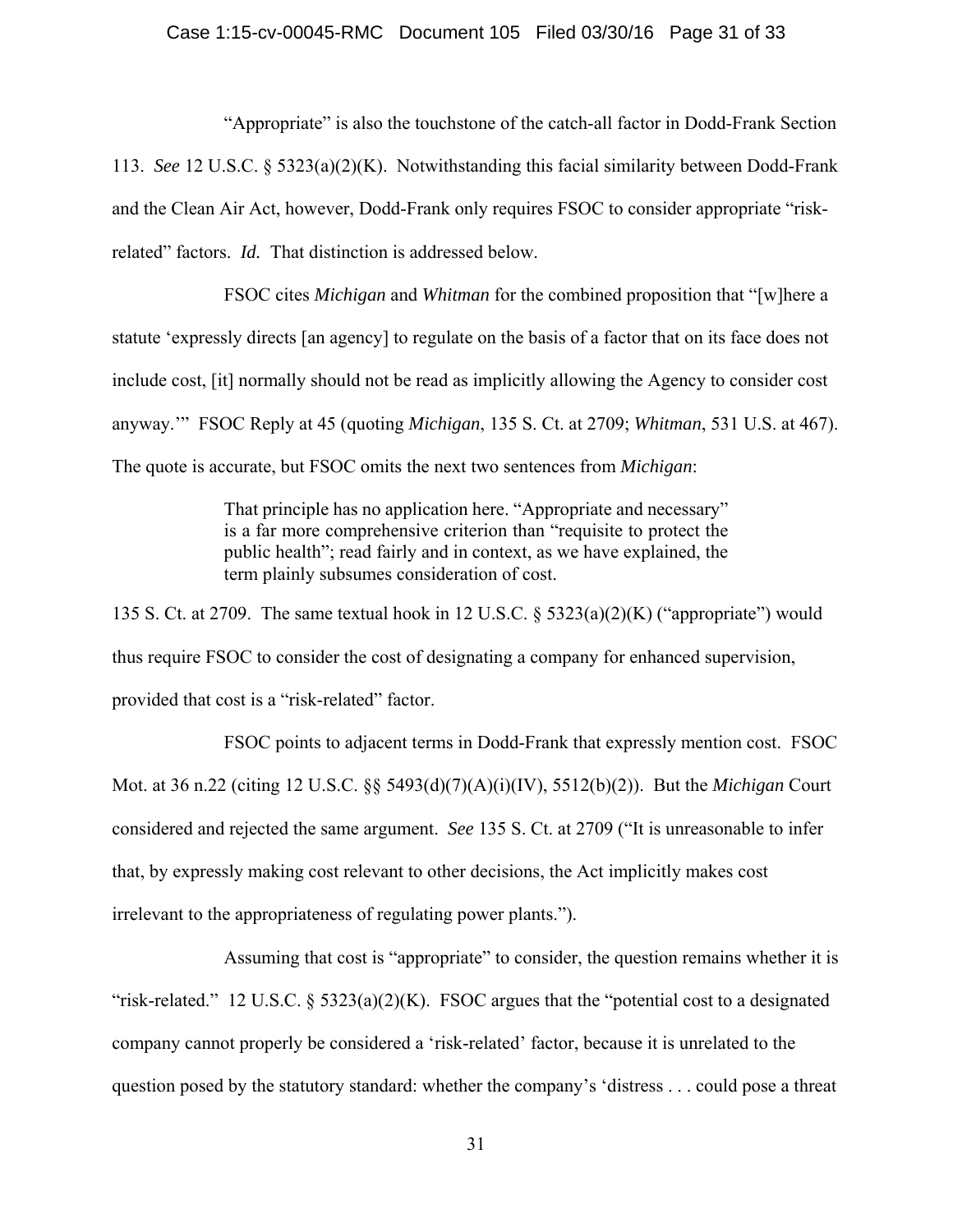#### Case 1:15-cv-00045-RMC Document 105 Filed 03/30/16 Page 32 of 33

to the financial stability of the United States.'" FSOC Reply at 46 (quoting 12 U.S.C.

 $\S$  5323(a)(1)). But that is not the only question posed by the statutory standard. According to FSOC, several of the considerations in 12 U.S.C. § 5323(a)(2) "seek to assess the vulnerability of a nonbank financial company to financial distress." 12 C.F.R. § 1310 App. A.II.d.1. FSOC's *ejusdem generis* argument is thus belied by its own Guidance; the "risk" in § 5323(a)(2)(K) must refer both to the risk of destabilizing the market and the risk of distress in the first place. FSOC never responded to MetLife's allegation (Compl. ¶¶ 131-32) or its argument (MetLife Mot. at 61) that imposing billions of dollars in cost could actually make MetLife more vulnerable to distress. Because FSOC refused to consider cost as part of its calculus, it is impossible to know whether its designation "does significantly more harm than good." *Michigan*, 135 S. Ct. at 2707. That renders the Final Determination arbitrary and capricious.

 Finally, FSOC argues that the only relevant cost is that of designation itself, not of the ensuing prudential standards. FSOC Reply at 47. In other words, even if cost is a "riskrelated factor," it should only be considered later, when it can be discerned (under the yetunwritten prudential standards). *See id.* (arguing that "the designation itself [is] the only agency action properly at issue here" and that the Court should not consider "possible future costs from 'the imposition of enhanced prudential standards'") (quoting MetLife Mot. at 61). The *Michigan*  dissent made the same argument, but it was rejected by the majority:

> This line of reasoning contradicts the foundational principle of administrative law that a court may uphold agency action only on the grounds that the agency invoked when it took the action. *SEC v. Chenery Corp.*, 318 U.S. 80, 87 (1943). When it deemed regulation of power plants appropriate, EPA said that cost was irrelevant to that determination—not that cost-benefit analysis would be deferred until later. Much less did it say (what the dissent now concludes) that the consideration of cost at subsequent stages will ensure that the costs are not disproportionate to the benefits. What it said is that cost is irrelevant to the decision to regulate.